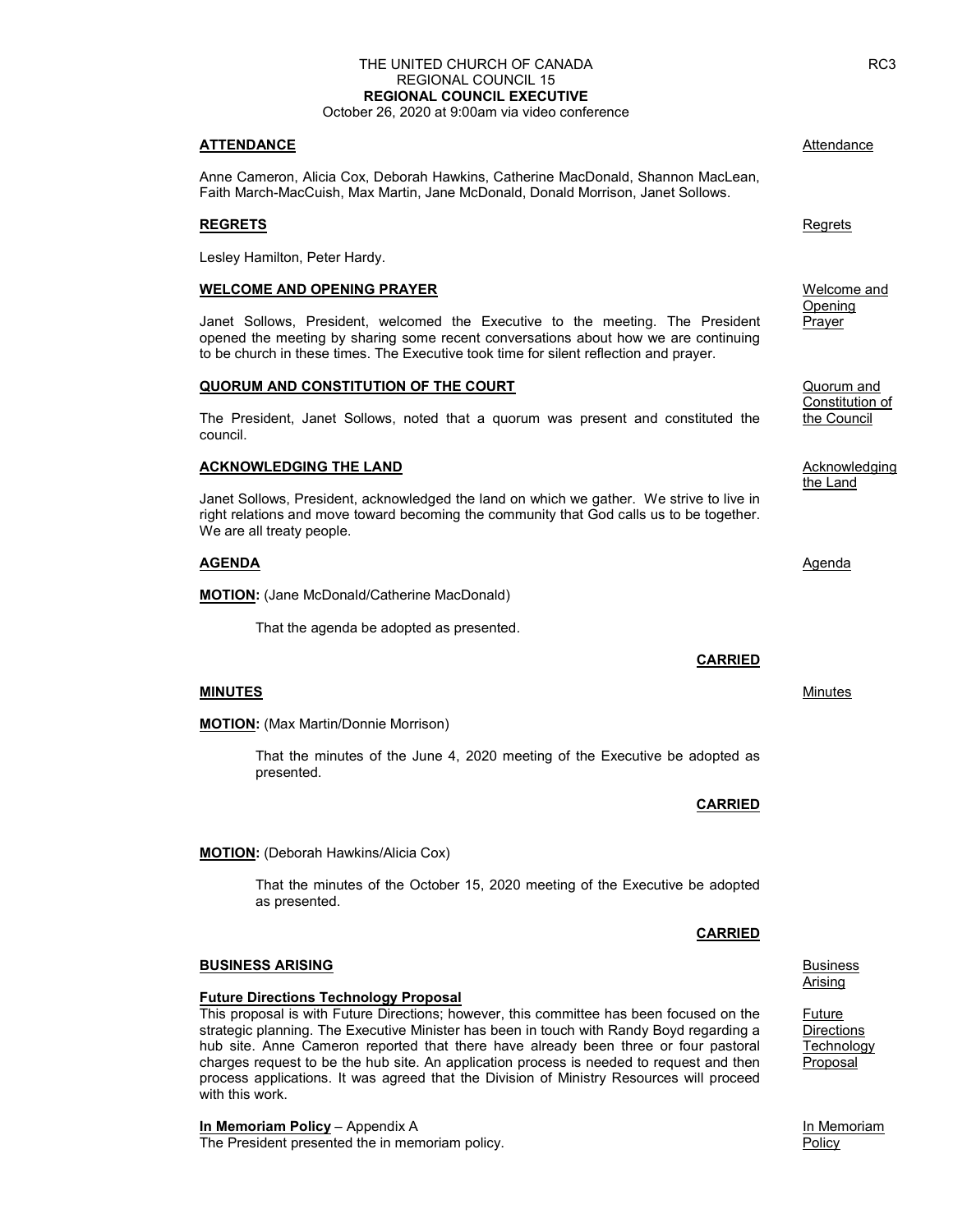|                                                                                                                                                                                 | <b>MOTION:</b> (Anne Cameron/Alicia Cox)                                                                                                                                                                                                                                                                                                                                                                                                                                                                                                                                                                                                                                                                                                                                                                                                                                                                                                                                                                                                                                                                                                                                                                                                                                                                                                                                 |
|---------------------------------------------------------------------------------------------------------------------------------------------------------------------------------|--------------------------------------------------------------------------------------------------------------------------------------------------------------------------------------------------------------------------------------------------------------------------------------------------------------------------------------------------------------------------------------------------------------------------------------------------------------------------------------------------------------------------------------------------------------------------------------------------------------------------------------------------------------------------------------------------------------------------------------------------------------------------------------------------------------------------------------------------------------------------------------------------------------------------------------------------------------------------------------------------------------------------------------------------------------------------------------------------------------------------------------------------------------------------------------------------------------------------------------------------------------------------------------------------------------------------------------------------------------------------|
|                                                                                                                                                                                 | That the In Memoriam Policy be approved as circulated.                                                                                                                                                                                                                                                                                                                                                                                                                                                                                                                                                                                                                                                                                                                                                                                                                                                                                                                                                                                                                                                                                                                                                                                                                                                                                                                   |
|                                                                                                                                                                                 | <b>CARRIED</b>                                                                                                                                                                                                                                                                                                                                                                                                                                                                                                                                                                                                                                                                                                                                                                                                                                                                                                                                                                                                                                                                                                                                                                                                                                                                                                                                                           |
| <b>HALO Report</b><br><b>Annual Meeting</b><br>Re-Call                                                                                                                          | <b>HALO Report</b><br>The Executive Minister will forward this information to the Property Committee for a<br>recommendation. It was also recommended that the proposal be brought to Future<br>Directions for their review. Catherine MacDonald agreed to bring this work forward.<br><b>Annual Meeting Recall Meeting</b><br>The meeting will take place on November 5, 2020. The President reported that six (6)<br>proposals have been brought forward.                                                                                                                                                                                                                                                                                                                                                                                                                                                                                                                                                                                                                                                                                                                                                                                                                                                                                                              |
| Celebration of<br><b>Ministry Service</b>                                                                                                                                       | <b>Celebration of Ministry Service</b><br>The Executive Minister reported that the four (4) students have received their letters<br>regarding the in-person service planned for November 8, 2020 at First United Church in<br>Truro, NS. Attendance will be by invitation only. The service will also be live streamed for<br>all who wish to participate in this milestone event.                                                                                                                                                                                                                                                                                                                                                                                                                                                                                                                                                                                                                                                                                                                                                                                                                                                                                                                                                                                       |
| Correspondence                                                                                                                                                                  | <b>CORRESPONDENCE</b>                                                                                                                                                                                                                                                                                                                                                                                                                                                                                                                                                                                                                                                                                                                                                                                                                                                                                                                                                                                                                                                                                                                                                                                                                                                                                                                                                    |
| Clyde-Carlton<br><b>PC</b><br>Jack Harris, MP<br>Letters of<br>Thanks<br>Mission &<br>Service<br><b>Kent Gibbons</b><br>Justice, Mission<br>& Outreach<br><b>Prime Minister</b> | <b>Clyde-Carlton PC</b> – Letter received regarding a letter to the Moderator from<br>1.<br>Clyde-Carleton PC. The congregation has not yet met to further discuss this<br>correspondence.<br>2.<br><b>Jack Harris, MP</b> – Letter to acknowledge receipt of the region's statement<br>condemning the Israeli government's plans to annex Palestinian land.<br>3. Letters of Thanks - Received from Sambro-Jollimore PC and First United<br>Church, Musquodoboit Harbour, for the summer worship services.<br>Mission and Service - Letter from the Moderator of The United Church of<br>4.<br>Canada thanking the region for donations of \$1,440,983 (one million four hundred<br>and forty thousand nine hundred and eighty three) to Mission and Service.<br>Kent Gibbons, Justice, Mission & Outreach - Letter regarding an emerging<br>5.<br>anti-racism network and asking that the region consider working towards adopting<br>an intentional process similar to the affirming process which might include<br>developing a statement committing to anti-racism in the region. This letter is<br>received for information and will be forwarded to Justice, Mission and Outreach.<br><b>Office of the Prime Minister</b> – Letter to acknowledge receipt of the region's<br>6.<br>statement condemning the Israeli government's plans to annex Palestinian land. |
| <u>Reports</u>                                                                                                                                                                  | <b>REPORTS</b>                                                                                                                                                                                                                                                                                                                                                                                                                                                                                                                                                                                                                                                                                                                                                                                                                                                                                                                                                                                                                                                                                                                                                                                                                                                                                                                                                           |
| President                                                                                                                                                                       | <b>PRESIDENT</b>                                                                                                                                                                                                                                                                                                                                                                                                                                                                                                                                                                                                                                                                                                                                                                                                                                                                                                                                                                                                                                                                                                                                                                                                                                                                                                                                                         |
|                                                                                                                                                                                 | The President thanked the staff for their support in running the virtual Annual Meeting. The<br>recall meeting is now scheduled for November 5, 2020. The President provided an update<br>on the work of the Bermuda synod task group, who hope to soon bring a recommendation<br>to the Executive. The President also shared that she has had a busy fall, including having<br>been involved in planning the Celebration of Ministries Service, and attending committee                                                                                                                                                                                                                                                                                                                                                                                                                                                                                                                                                                                                                                                                                                                                                                                                                                                                                                 |

RC4 Regional Council 15 Executive, October 26, 2020 at 9:00am, via video conference

# **Minister**

# Executive **EXECUTIVE MINISTER**

presidents from across the country.

 The Executive Minister presented her report. She was pleased to note that the region's affirm committee has met and named a chair and secretary to continue the work. The fall has been busy with annual meetings from all three regions, including a Celebration of Ministry Service in First Dawn Eastern Edge Regional Council, which will help greatly in the planning for this region. A webinar has been planned for the annual meeting recall in order to deal with the six (6) proposals that have come forward. Work continues to be extremely busy. Attending the Maine Conference this past weekend highlighted that much of the busy work in these Covid times is shared across denominations.

meetings, General Council Executive meetings, and a meeting with Nora Sanders and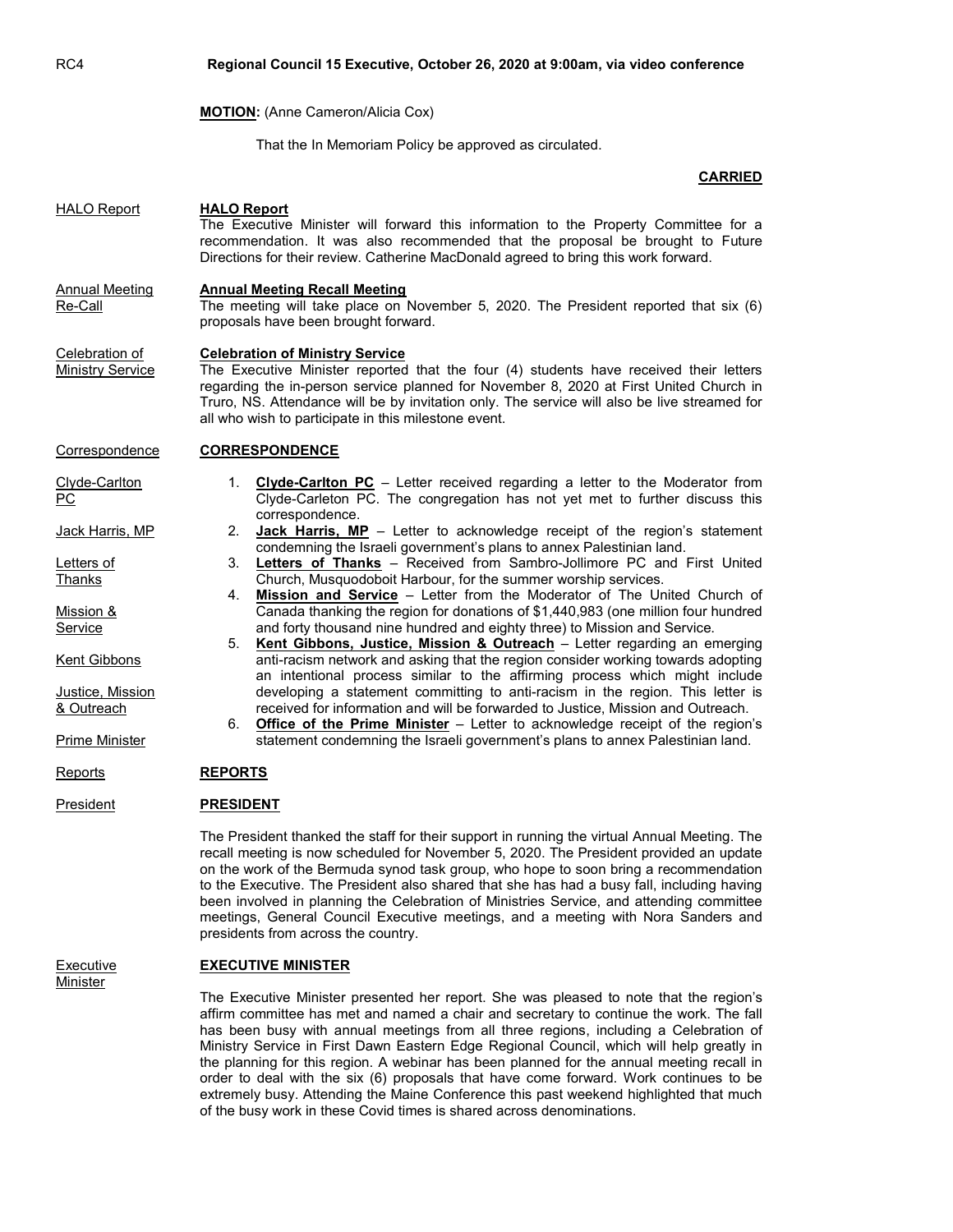#### **FINANCE AND ADMINISTRATION** – Appendix B Finance and **Finance and**

 Jane McDonald reported that the division met October 21, 2020. The chair highlighted some concerns of the property committee, including the fact that properties are being disposed of without proper process, and that some cemeteries exist where there is no longer an active community of faith. The Financial Accountability and Investments committee have approved \$165,500 (one hundred and sixty five thousand five hundred) in Mission Support Grants for the year. Approximately \$36,000 (thirty six thousand) from reserves were used to meet the allocated 2021 Mission Support Grant amounts. The Executive were reminded that there will be further cuts to mission support grants going forward as the General Council works to remove an additional \$4 (four) million from the budget.

| <b>Mission Support Grants</b> |  |
|-------------------------------|--|
|                               |  |

**MOTION:** (Jane McDonald/Anne Cameron)

That the Mission Support Grants for 2021 be approved as presented.

CARRIED

CARRIED

**Investment Policy Investment Policy** Policy

**Mission Support Grants** 

That the Investment Policy for Regional Council 15 be adopted as presented.

**By-Laws By-Laws** 

MOTION: (Jane McDonald/Anne Cameron)

MOTION: (Jane McDonald/Anne Cameron)

 That Regional Council Executive approve the amended by-laws for Camp Kidston.

## REGIONAL SERVICES AND SUPPORT - Appendix C<br>REGIONAL SERVICES AND SUPPORT - Appendix C

 Donnie Morrison presented the report of the division. The chair highlighted that Faith, Formation and Leadership Development and Communications are having some issues on how to engage members and how to address some overlap in responsibilities with other committees. They will continue to do some work on the mandates and responsibilities. The communications committee is preparing a regional newsletter and are looking for column ideas.

 It was noted that Children, Youth and Young Adults has confirmed a chair for the committee, but the Annual Meeting Planning team are without a chair or secretary.

**MOTION:** (Jane McDonald/Anne Cameron)

 That the governance document be updated for consistency with respect to committees and work under Children, Youth and Young Adults.

CARRIED

#### **NOMINATIONS** – Appendix D Nominations

Alicia Cox presented the Nominations report. The full report is attached in the appendix. Information requesting volunteers willing to serve on committees was collected through registration for the annual meeting in June. The committee has made contact with all those who volunteered to serve.

## CARRIED

# Services and Support

# **Administration**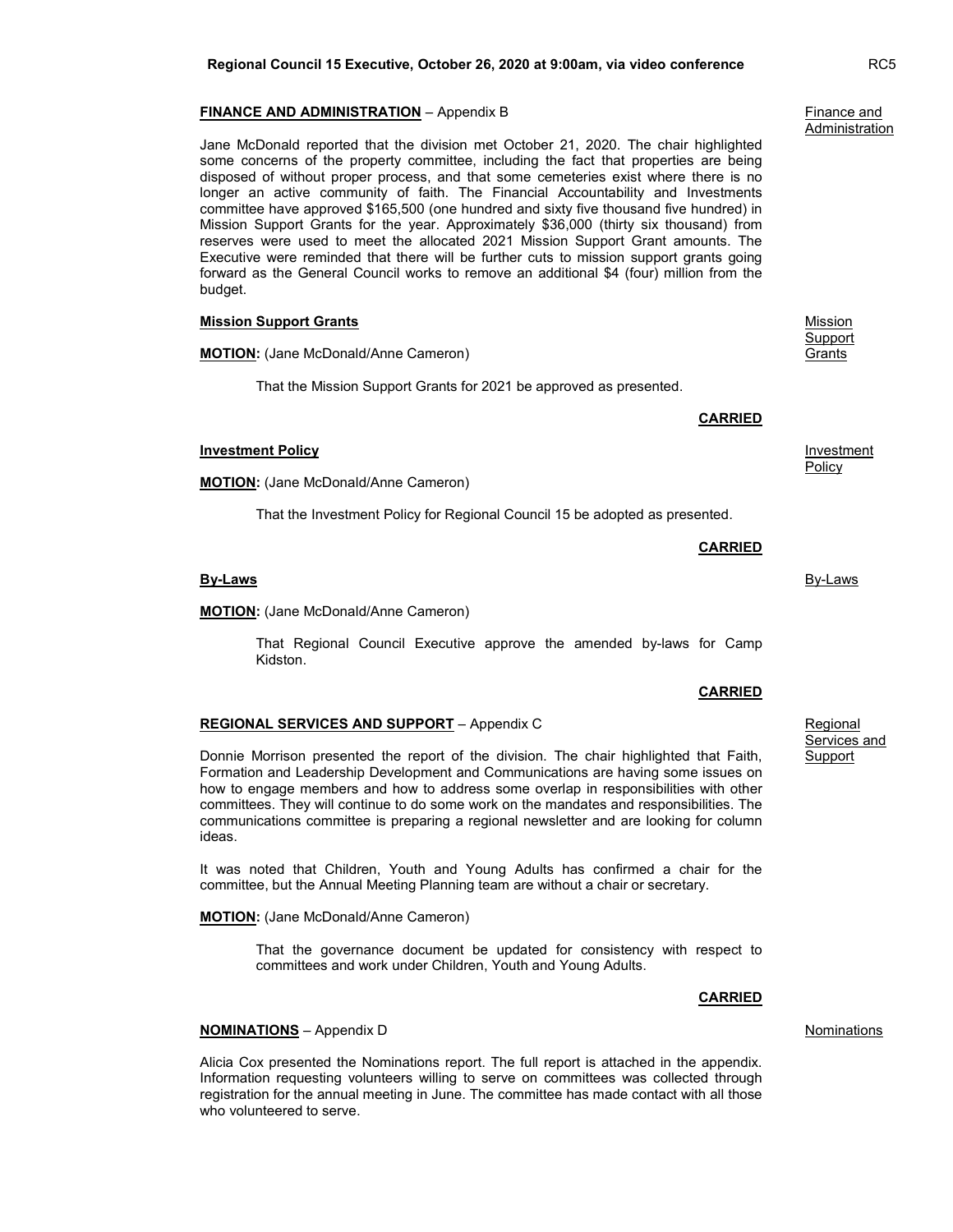#### MOTION: (Alicia Cox/Jane McDonald)

 That the following resignations be accepted with regret: Betty Anne Wells (Incorporated Ministries), Mat Whynott (Children, Youth and Young Adults), Annika Sangster (Faith Stories and Covenants), and Barry Zwicker (Financial Accountability and Investments).

### CARRIED

#### **MOTION:** (Alicia Cox/Jane McDonald)

That the following be named to the following positions:

 Paige Fraser, Children, Youth and Young Adults chair; Heather Fraser, Faith Stories and Community Covenants chair; Ivan Gregan, Affirming Working Group chair; Mary Jo Harrison, Affirming Working Group secretary; Rick Gunn, Brunswick Street Mission Board representative; Mavis Peddie Peters AST Senate representative.

#### CARRIED

MOTION: (Alicia Cox/Max Martin)

 That the resignation of Matt Fillier from the Faith Stories and Covenants committee be accepted with regret.

#### CARRIED

# Ministry **MINISTRY RESOURCES** – Appendix E

**Resources** 

Anne Cameron presented the report of the division. The division has met twice this fall. The motions from the committees are included in the report, including church closures, licensing, appointments and calls. A proposal has come forward from the Retiree Support Committee, which will be brought to the recall meeting on November 5, 2020.

#### United Church **UNITED CHURCH WOMEN** – Appendix F

Women (UCW)

Deborah Hawkins presented the report of the United Church Women (UCW). One concern of the UCW is that there will no longer be info-packs distributed by mail, so the national UCW is looking for a new way to connect with members. An editor has been hired to work on a newsletter for news and updates that can be sent electronically. Many UCW groups have not met during the pandemic, and this will affect the fundraising and support of mission and service. The executive of the UCW will remain in place until an annual meeting is held. Members are finding it very difficult to stay connected. The Executive discussed using the regional announcements and website as an opportunity to connect and discuss the value of membership.

#### New Business NEW BUSINESS

Recall Agenda

#### Annual Meeting **ANNUAL MEETING RECALL AGENDA**

The Executive Minister presented the draft agenda of the recall meeting. The students who will be ordained/recognized will be asked to conduct opening worship, and also invited to introduce themselves to the council at this time. As there are now six (6) proposals, a webinar is scheduled for November 3, 2020 so that the proposals can be presented. Justice, Mission and Outreach have also asked for time for an educational piece.

MOTION: (Jane McDonald/Alicia Cox)

 That the agenda for the annual meeting recall meeting on November 5, 2020 be approved as discussed.

#### CARRIED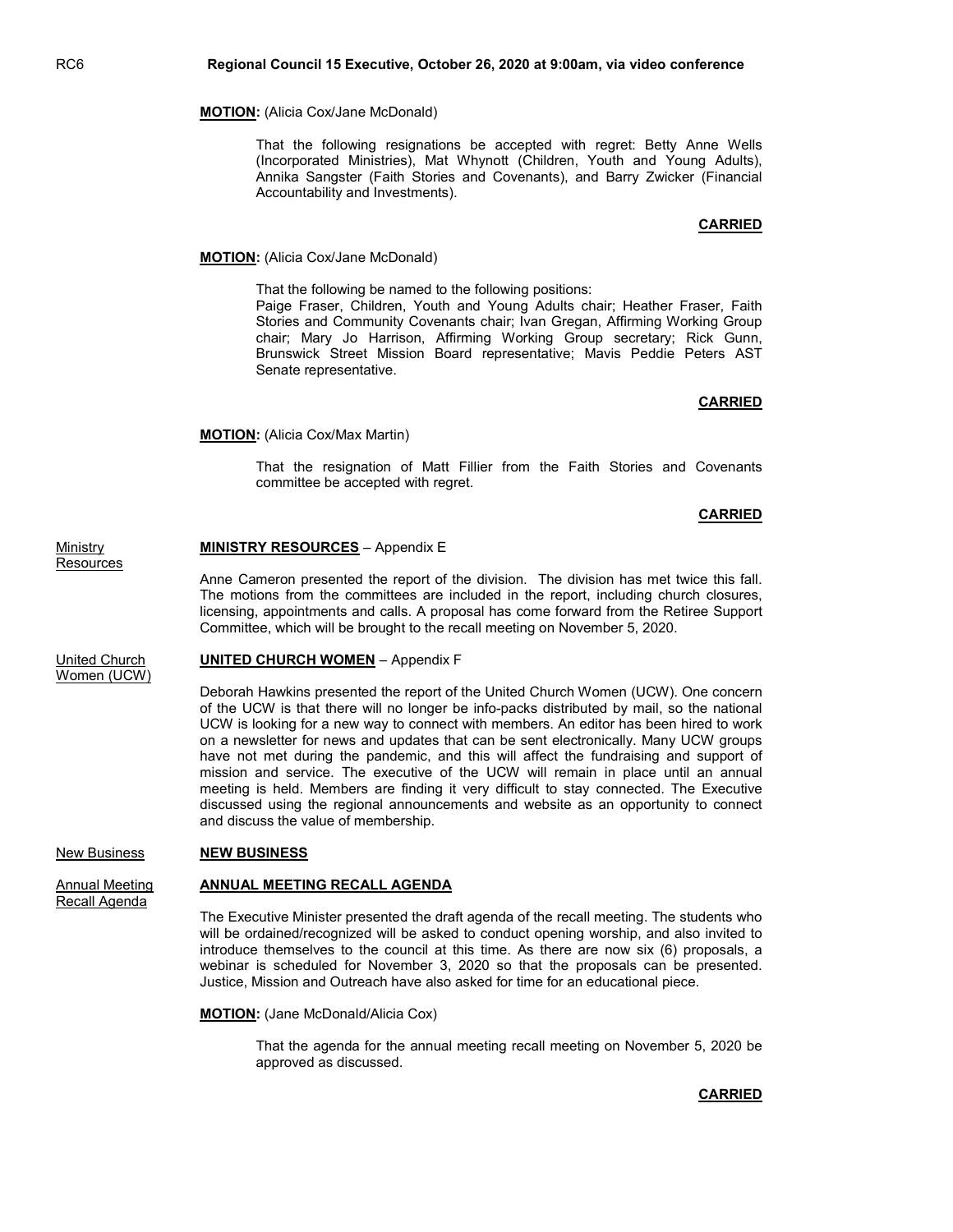#### Regional Council 15 Executive, October 26, 2020 at 9:00am, via video conference RC7

The Executive discussed who would present the proposal motions for the annual meeting recall, as there is not currently a named person to this position. A person previously in this position may be agreeable to take on the role. Alicia Cox will reach out to the former volunteer. Jane McDonald volunteered to present the proposals should the position not be filled.

#### NEXT MEETING NEXT MEETING NEXT AND A STRUCK AND A STRUCK MEETING NEXT MEETING NEXT AND A STRUCK MEETING OF STRUCK AND A STRUCK AND A STRUCK AND A STRUCK AND A STRUCK AND A STRUCK AND A STRUCK AND A STRUCK AND A STRUCK AND

The next meeting of the Executive is scheduled for December 7, 2020 at 9:00am.

\_\_\_\_\_\_\_\_\_\_\_\_\_\_\_\_\_\_\_\_\_\_\_\_\_\_ \_\_\_\_\_\_\_\_\_\_\_\_\_\_\_\_\_\_\_\_\_\_\_\_\_

#### ADJOURNMENT **ADJOURNMENT**

Having no further business, the President declared the meeting adjourned.

### **BENEDICTION** Benediction

The Executive Minister closed the meeting with prayer.

**Janet Sollows The Contract Sollows**<br>President Faith March-MacCuish<br>Faith March-MacCuish **Executive Minister**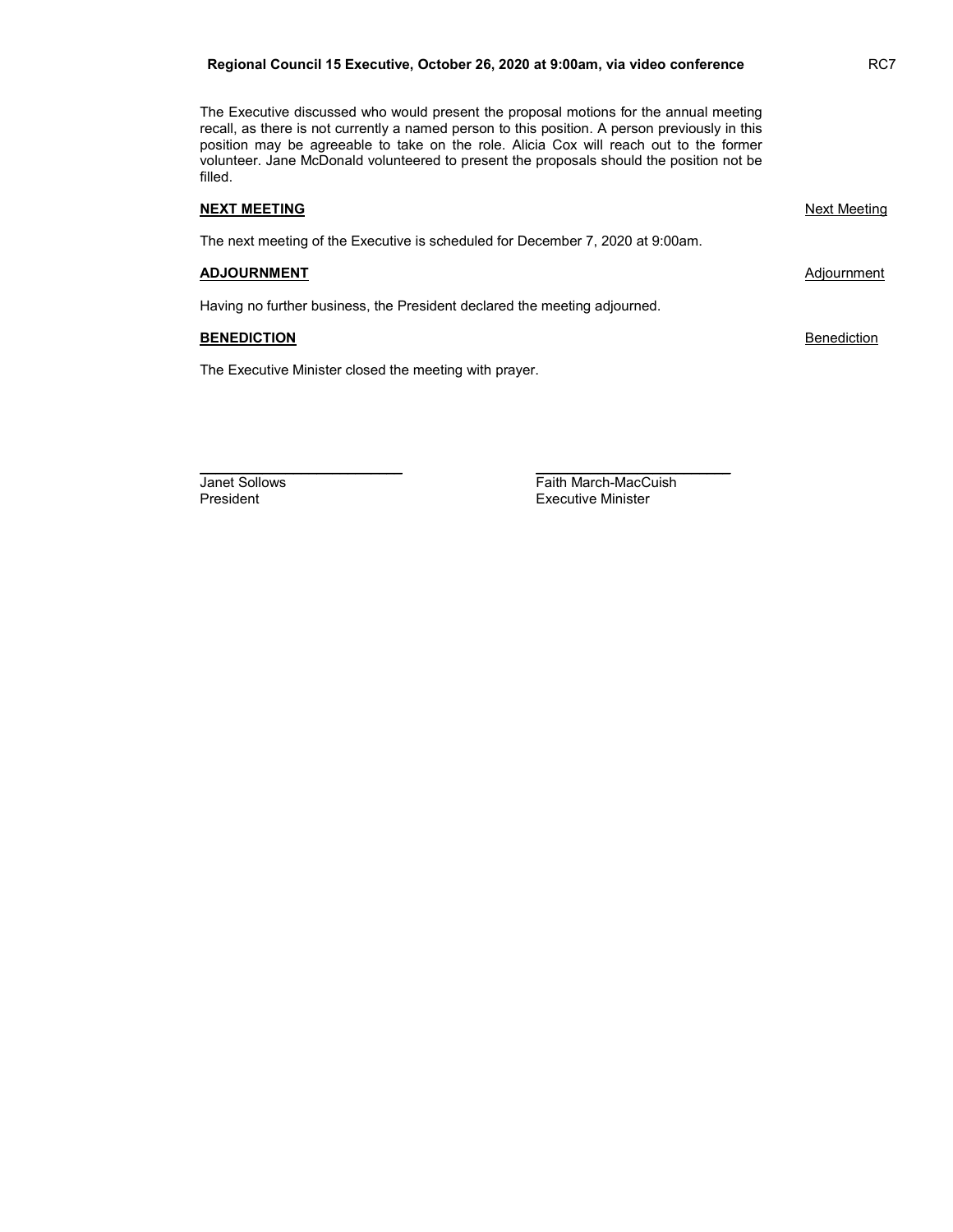## Appendix A

#### IN MEMORIAM POLICY

#### Memorial Guidelines

Regional Council 15 recognizes that many people contribute to the life of their individual churches, of Regional Council 15 and of the Denominational Council. Regional Council 15 would like to acknowledge the work of a person who contributed to the life of Regional Council 15 and/or the former Maritime Conference, after that person has died. An 'In Memoriam' will happen as part of the opening worship service at the Annual Meeting of the Regional Council.

Regional Council 15 will recognize Ministry Personnel and Lay persons whose membership is with Regional Council 15. We will also recognize persons who have served in ministry or lay leadership in the Regional Council 15 and/or the former Maritime Conference.

Obituary notices should be forwarded to the Regional Office by the Community of Faith clergy or family member, along with a description of how the person served the Regional Council (if not stated in the obituary) and a picture.

An announcement of the death will be made in Region 15's weekly announcements for those notices we have received. Those notices will make up the In Memoriam list for the Annual Meeting. (Please make every effort to inform the regional office as soon as possible)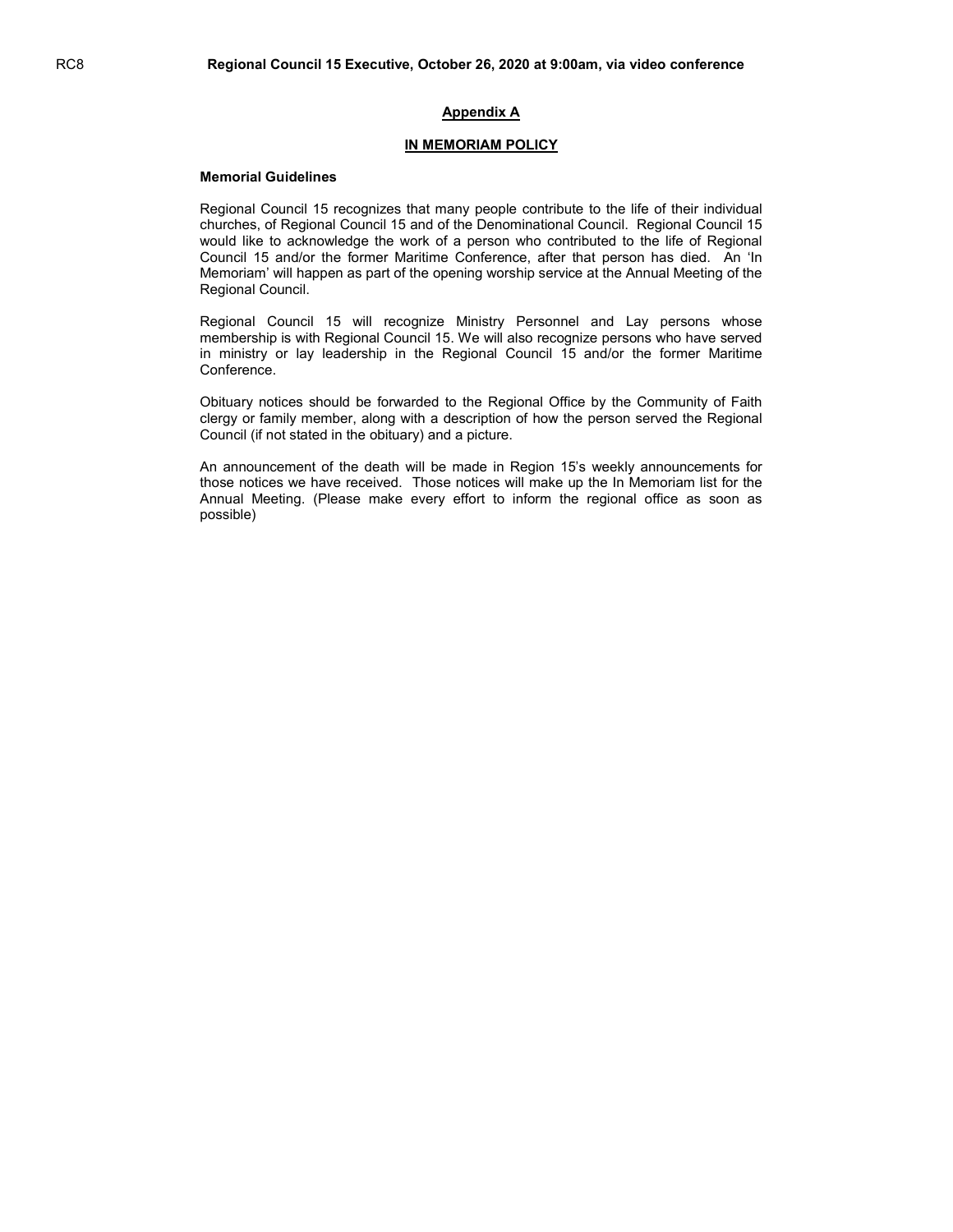#### Appendix B

#### FINANCE AND ADMINSTRATION

 Divisional Reports to Regional Council Executive Regional 15 Division of Finance & Administration October 26, 2020

**Division Name:** Finance & Administration

Committees: Property Financial Accountability & Investments Archives Incorporated Ministries

Date of Divisional Meetings: October 21, 2020

#### Report of the discussions & decision from the Division:

#### Dates of Committee Meetings:

Committees of Property – met monthly continued their work over the summer Finance Accountability and Investments met monthly with a break over the summer Archives did not meet Incorporated Ministries continues to do it's work.

#### Reports of the decisions and discussion items from the Committees:

#### Property:

- 1. Concern on the availability of Annual Reports for Communities of Faith. These are necessary for the committee to do their due diligence when approving grants and approvals associated with property matters. This was expressed at the June meeting as well.
- 2. Properties being disposed of without the proper authority of the Committee and the Region. There was significant concern around this issue because there are legal liability consequences in this taking place. We need to come up with a mechanism that notifies all parties involved during the sale/disposal of ANY UCC property. Perhaps a Strong letter may be appropriate as well as tightening our processes. This was expressed at the June meeting as well.
- 3. The Region owns three properties. Lower Ship Harbour: Building was demolished but a cemetery remains. Oyster Pond: Maritime Conference paid for demolition. Remaining funds are to be used for upkeep. A cemetery also remains. Round Island: Property bequeathed to the Conference/Region. Have had difficulty selling it. The committee is attempting to resell the property. Because of these issues the questions of the responsibility of Cemeteries arose and what does the region do with remaining cemeteries. Should we be looking at a fund for upkeep? The committee is working on a Cemetery operation and Maintenance Manual.
- 4. Between the Property Committee and Finance Accountability and Investments Committee there is work being done on capturing all Pastoral Charges and buildings. Each was doing their own piece of work and discussions led to perhaps a more inclusive database that could be used by multiple purposes of the Region. Questions being on where it could be stored so that Committees could have access to it. Also, we would need someone to be responsible for it. Discussions continue.

#### Finance, Accountability & Investments:

1. Committee has approved Mission Support Grants for the coming year. The total is  $\sim$  \$165,000. This draws approximately \$36,000 from the Mission Support Reserve. It was felt that most organizations would be struggling because of COVID-19 and the extra support that the committee could give might help some of the financial struggles. The document indicating the level of request, grant approved and the purpose will be forwarded.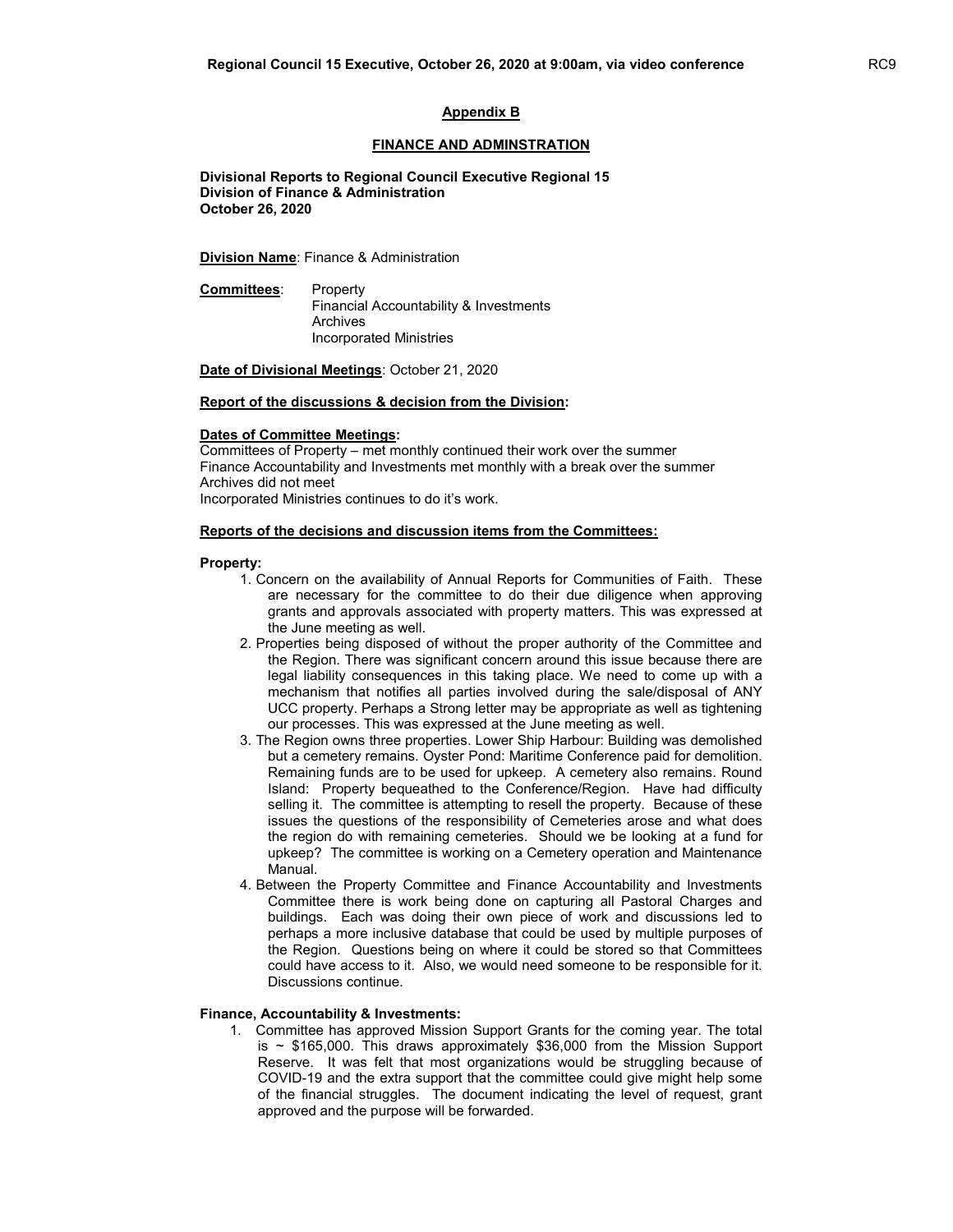#### FINANCE AND ADMINSTRATION - continued

2. The Committee has also developed the Investment policy for the Region, and we ask it to be approved by the executive. Please see the Policy in Appendix A.

#### Archives: No meeting

1. The Archives Committee awaits the mandate being organized after the meeting in London in June of 2019. Due to various reasons the report has not been finalized to date.

#### Incorporated Ministries:

- 1. The Committee has been working hard to introduce themselves to the various incorporated ministries in the Region. There are approximately 16. The committee has divided up the list and is trying to meet with each to check in on how they are doing. It is not an audit process it is a care check in. This way if they seem to be having issues they can be discussed as far as options at our Division meetings and if necessary, bring to the Executive table. We are so glad that Christine-Marie has stepped forward to take on this important role.
- 2. The bylaws for Camp Kidston are in need of being approved at the Regional level before they can go to GCO for final check. Please find the By-laws in Appendix B at the end of this document.

#### Concerns of the Division and the Committees:

- 1. How do we get control of Communities of Faith needing approval for the sale/disposal of properties without taking legal action?
- 2. Understanding and thinking about long term costs to run programs without having to dip into reserves on an annual basis.

#### Recommended Motions from the Division to the Executive:

- 1. Region 15 executive approve the Investment Policy for Region 15.
- 2. Region 15 approve the amended by-laws for Camp Kidston.

#### Appendices:

Appendix A: Investment Policy for Region 15 Appendix B: By-Laws for Camp Kidston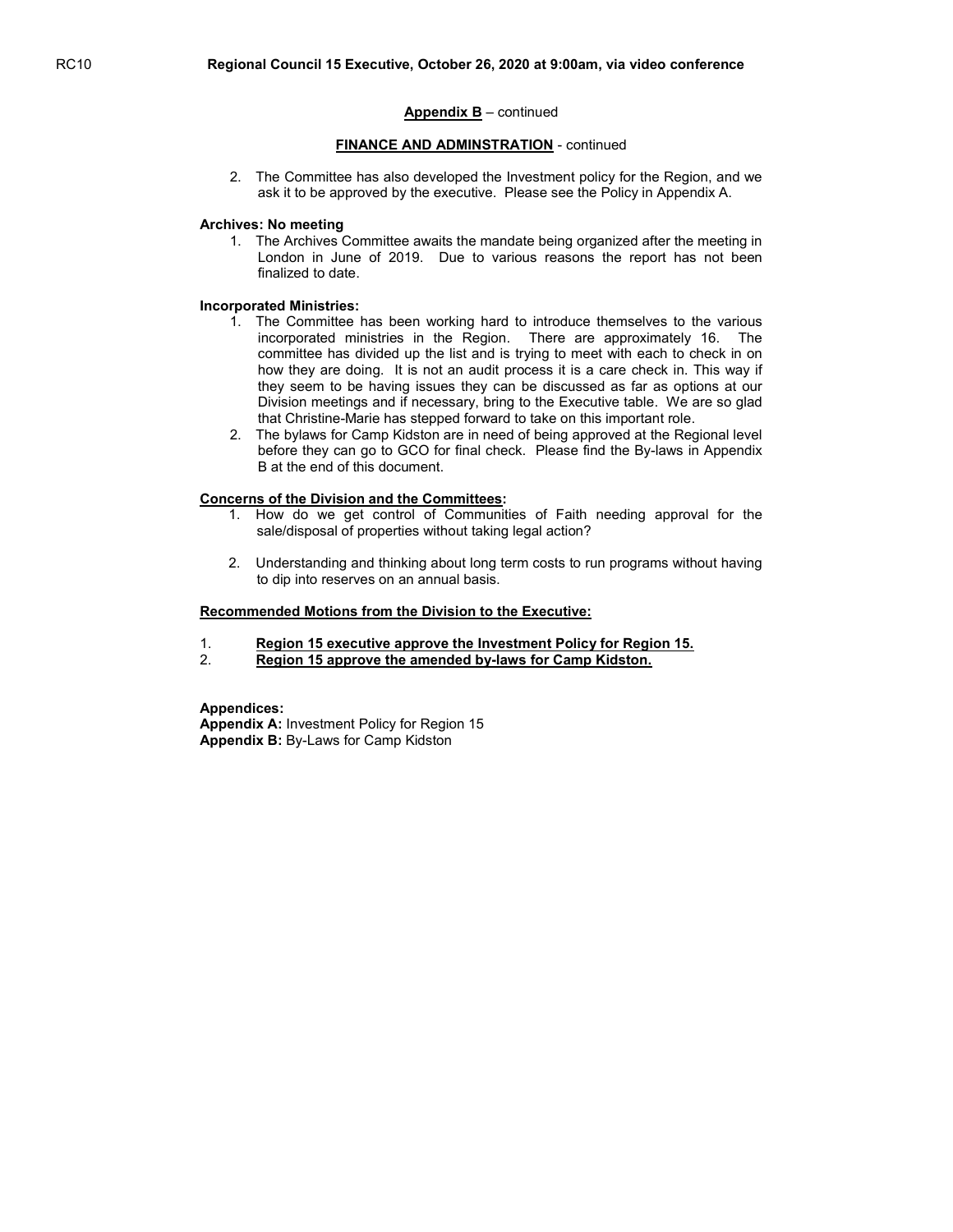#### FINANCE AND ADMINSTRATION - continued

Appendix A:

Investment Policy Guidelines

The purpose of this document is to define:

A) Responsibility and the authority of the Financial Accountability and Investment **Committee** 

- B) Describe the extent of Investment funds held by Region 15
- C) Committee authority and responsibilities
- D) Investment Goals
- E) Investment Policy Guidelines
- F) Use of professional investment managers
- G) Investment Policy amendment process

A) Responsibility of the Financial Accountability and Investment Committee (FAIC)– Region 15

The FAIC is responsible for the administration, management and safeguarding the Region's designated funds and investment portfolio. The primary role is to ensure the funds are invested, secure and available for the benefit of the Communities of Faith within Region 15. The following Investment Policy Guidelines will be utilized by FAIC in achieving its mandate.

B) Investment funds

- Region 15 has inherited a range of designated and undesignated funds from Maritime Conference and the Presbyteries that now make up Region 15.
- Several of the funds include directions as to their management and intended purpose. Many do not provide specific direction.
- FAIC will in some cases consolidate funds, collapse others and develop specific guidelines with respect to the purpose of the fund, the extent of the size of the fund, who will be managing the fund and how and under what conditions these funds are accessed by the Region or Communities of Faith within the Region.
- Funds are currently held in a variety of forms, cash in a bank account, GIC, and equity stock holdings.
- During 2020 FAIC will determine the appropriate form of holding funds for each of the newly created funds.

#### C) Committee Authority and Responsibilities

1. Recognizing that Region 15 Council is ultimately responsible for the investment assets of the Region and that it is necessary and appropriate to have a specific group within the governance structure of the Region to manage and administer such assets, Region 15 Council has established the Accountability Finance and Investment Committee. Within its mandate FAIC is to be responsible for the safe keeping, growth, and utilization of these assets. FAIC will report annually or as otherwise directed by Region 15 Council on the status of each fund under its responsibility. The report will include opening balance, type of investment all changes in the fund including distribution of funds and any growth in the fund through either investment gains/losses or donations to the fund.

D) Investment Goals

- The investment goals of the funds are to:
- 1. Provide a reasonable return on the investments while providing the necessary degree of security and flexibility for use of the funds.
- 2. Provide for growth in these assets equal to or greater than the rate of inflation.
- 3. Investment will be in environmentally and ethically operated sources.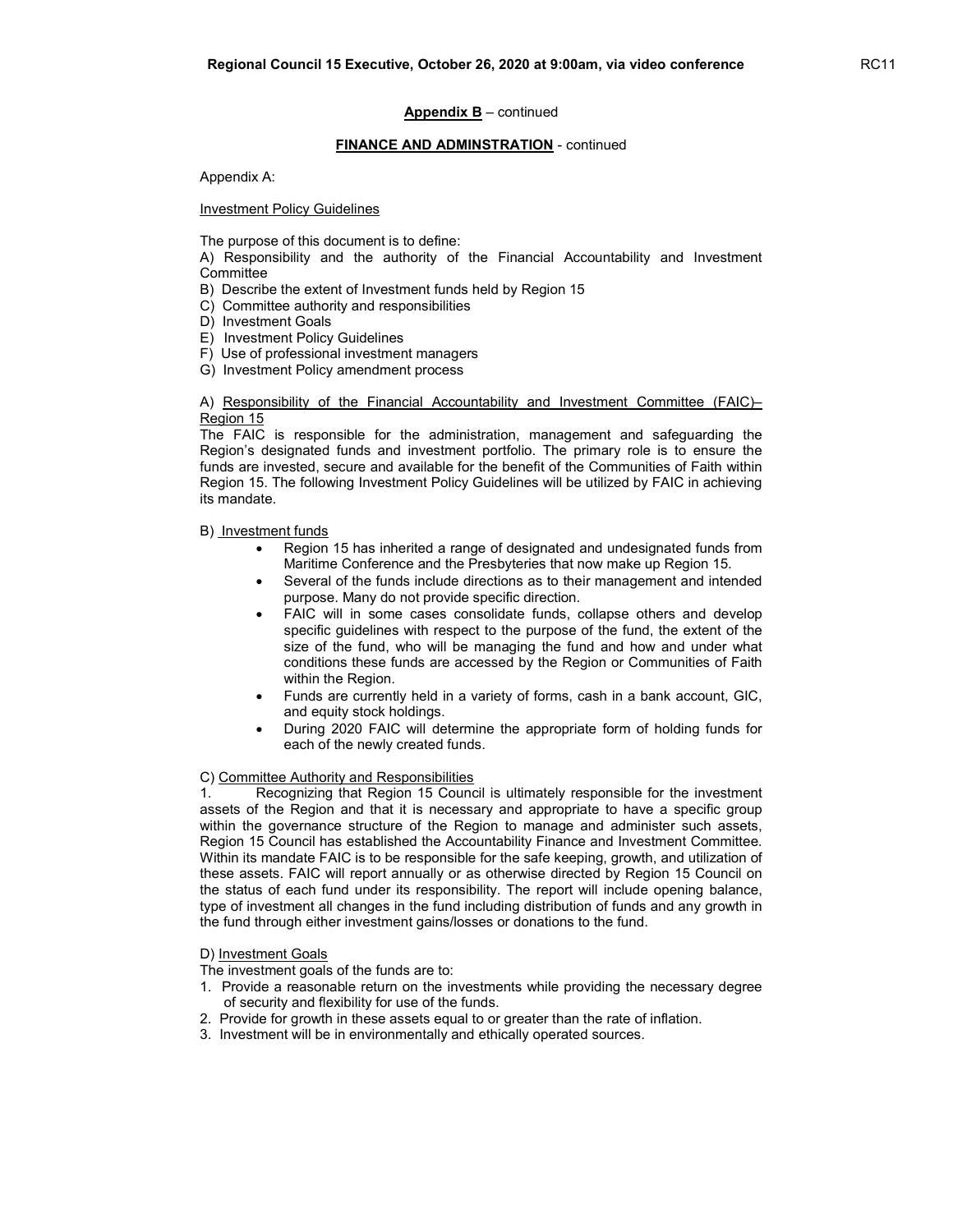#### FINANCE AND ADMINSTRATION - continued

#### E) Investment Policy Guidelines

The appropriate asset mix should reflect the perpetual nature of the Designated Funds and the need to achieve a reasonable rate of return. Therefore, the asset mix shall consist of fixed income, cash equivalents and equity investments.

The risk quality of the portfolio should be extremely conservative, including only equity and fixed income securities considered to be high quality and conform to the ethical investing guidelines of the United Church of Canada. Companies whose securities are selected should be well established in their business and possess investment merit with regard to capable management, financial structure, competitiveness, and growth prospects.

Fixed Income Investments: The purpose of the fixed income portion of the portfolio is to provide security, stability and predictable income. Access without penalty to the funds will be a factor in selecting the appropriate instrument.

Equity Investments: Several inherited funds only permit earned income to be utilized while protecting the principle. In these cases, equity investments may be utilized that provide a reasonable return through dividend or interest payments. The purpose of the equity portion of the portfolio is to provide an opportunity for capital gains to ensure the ongoing growth of the investment while providing access to dividends. There is no specific percentage of the total investment portfolio that could be placed in an equity instrument. The decision to place funds in an equity type of investment will be based upon the direction provided by the initial donators or the management of any specific fund as determined by FAIC.

High quality income trust units and preferred shares are often an acceptable equity investment.

#### General Investment Guidelines

- 1. A preference will be given to funds being invested in Canadian equities.
- 2. Only those securities that pay (and not accrue) an annual income by way of interest, dividends, warrants or royalties may be selected for the fund.
- 3. Capital gains on equity investments may be realized. The committee may reinvest 100% of all capital gains and should consider reinvesting a minimum of 60% to offset the effects of inflation.
- 4. Funds for specific purposes may be established at the discretion of the FAIC with the final approval of Region 15 Council through the Division of Finance and Administration.
- 5. In the case of specifically endowed securities, FAIC may, with the Council's approval, exclude the specific endowments from the terms of these investment policy guidelines to satisfy the terms of the endowment.
- 6. The committee shall report the income, transactions and change in fair market value to the Council annually.
- 7. FAIC may purchase investment securities directly or may delegate said purchases, in part or in entirety, to professional investment managers, including the United Church Foundation, banks and private investment firms. The professional investment managers shall adhere to these Investment Policy Guidelines.

#### F) Use of professional investment managers

FAIC shall have the authority to delegate management of the investments in part or entirety to professionally managed investment product, with the approval of the Council through the Division of Finance and Administration.

The following guidelines shall apply in the event funds are directed for investment to professional investment managers:

1. In soliciting managers FAIC shall adhere to general intent of this Investment Policy Guideline.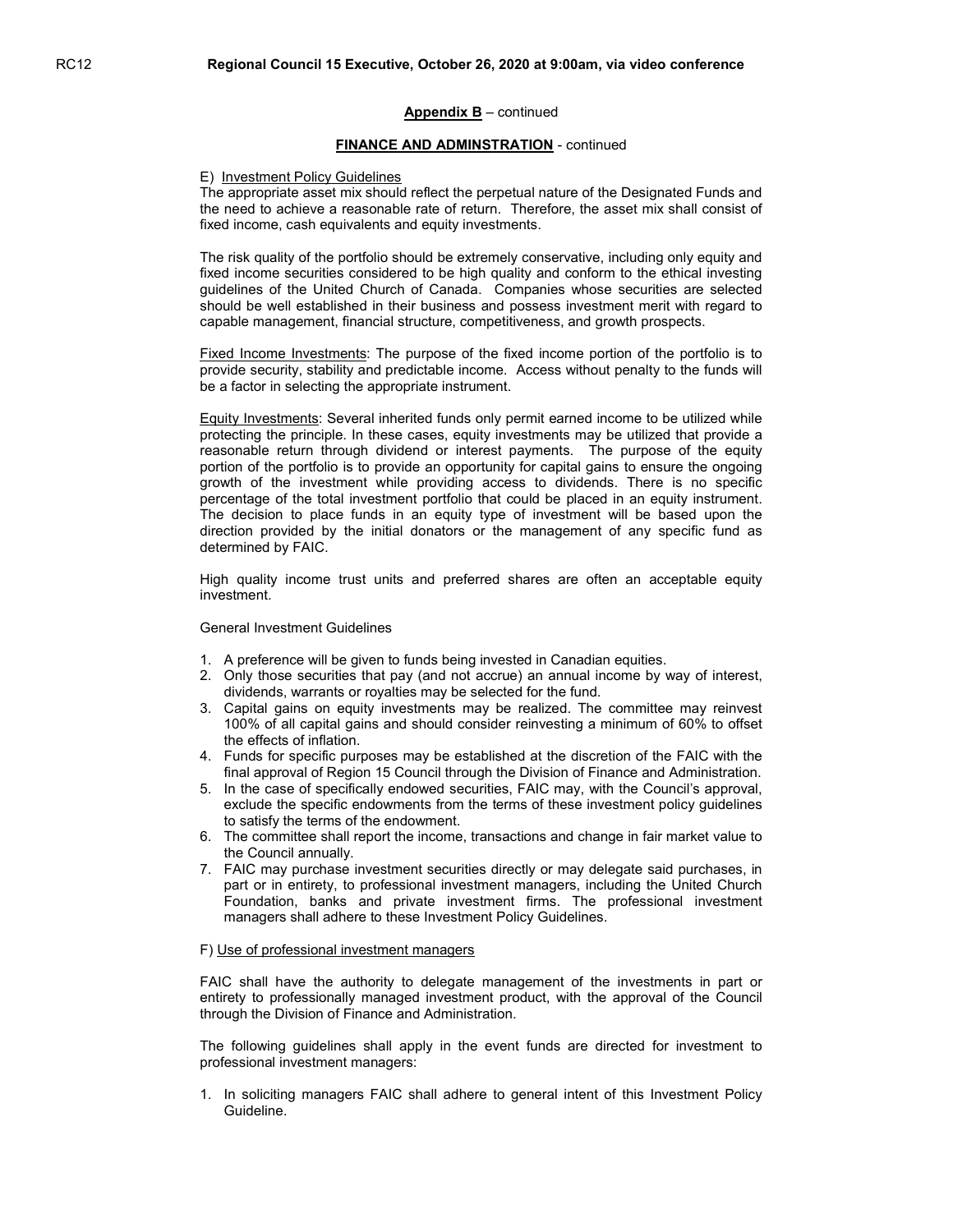# FINANCE AND ADMINSTRATION - continued

- 2. Managers shall be selected and monitored based on the following general guidelines:
- Proven long term record of proper investment management
- Long term stability of the organization employing the investment managers.
- Ability to meet the investment policy guidelines either individually or as part of the multi-manager investment solution.
- Managers shall be selected and evaluated based on their performance ratings as consistently in the top two quartile rankings in comparison to other managers in their investment style grouping. Managers are to be evaluated on their four-year moving average of their performance.
- FAIC shall have the authority to appoint, replace or terminate investment managers based on performance or failure to maintain the asset quality or guidelines as deemed appropriate by the committee.
- FAIC shall review the performance of investment managers on an annual basis. Changes in managers may occur earlier based on recommendations by advisers or due to performance issues.
- FAIC is empowered to sell investments in the event of a known impending significant decrease in value or if rebalancing of the portfolio is required to decrease the risk of the entire portfolio.

#### G) Investment Policy Amendments:

Any changes to this Investment Policy must be approved by Region 15 Council Executive through the Division of Finance and Administration.

| Approved by:                                      |      |
|---------------------------------------------------|------|
| Region 15 Division of Finance and Administration: | 2020 |

| Approved by:                 |      |
|------------------------------|------|
| Region 15 Council Executive: | 2020 |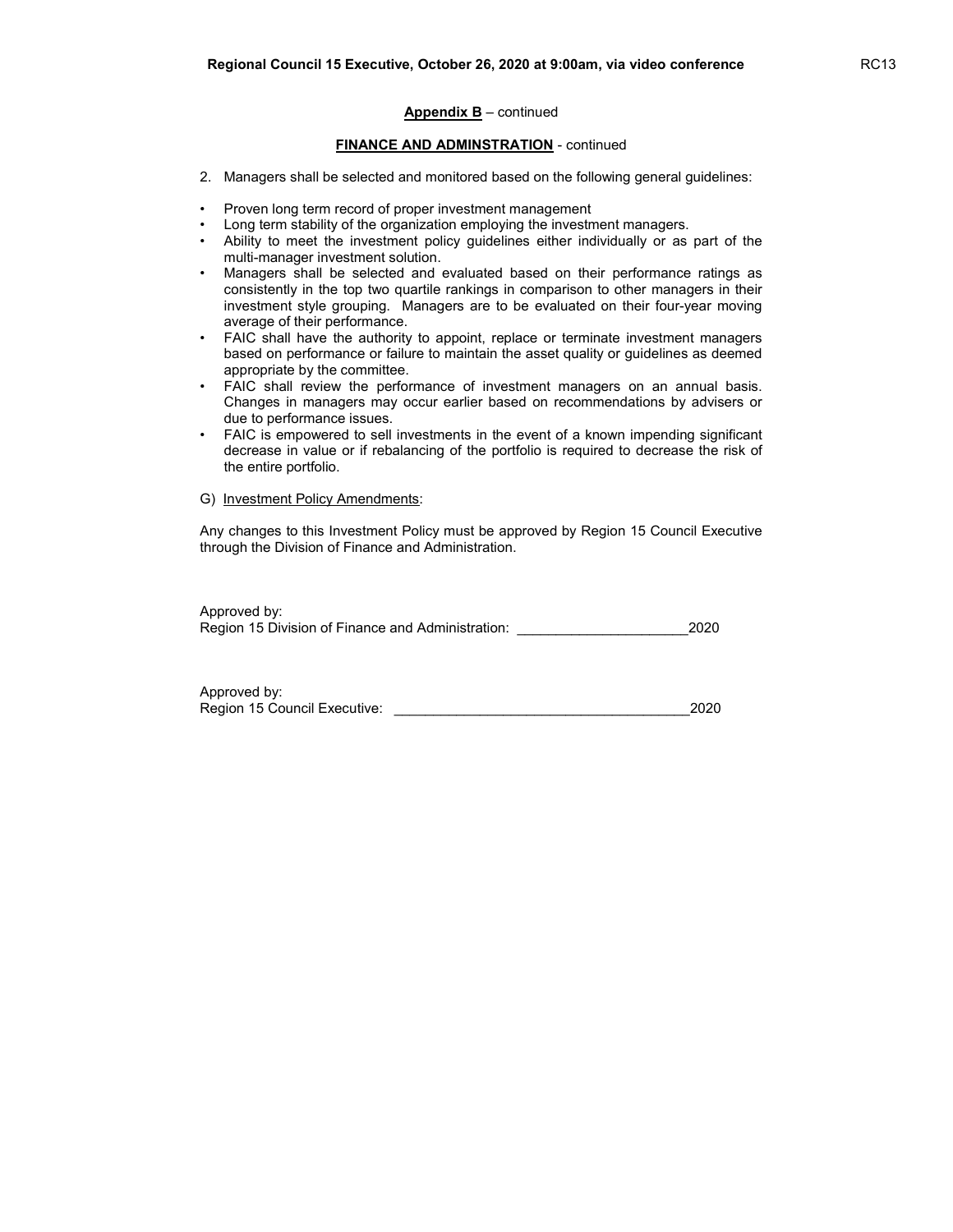#### Appendix C

#### REGIONAL SERVICES AND SUPPORT

#### Divisional Reports to Regional Council Executive Regional Council 15

Division Name: Regional Services and Support

#### Committee Names within the Division

Faith Formation and Leadership Development **Communications** Youth, Children and Young Adult **Stewardship** Justice, Mission & Outreach Annual Meeting Planning Association of Ministers

Date of Divisional Meetings: Oct. 8, 2020

#### Report of the decisions and discussion items before the Division:

 The Chairs of Communications and FFLD reported that their committees are having difficulty nailing down what they are supposed to do and how to engage members. A good discussion ensued with those chairs and other members of the division noting there was overlap among committees in how they could be doing their work. There are opportunities for collaboration. Committees will continue to discuss how they should proceed and the division will continue to discuss collaboration.

#### Dates of Committee Meetings:

Faith Formation and Leadership Development June 12, Sept. 11, Oct. 9, 2020 Communications ∅ Youth, Children and Young Adult Ø Stewardship Ø Justice, Mission & Outreach Oct. 16, 2020 Annual Meeting Planning Ø Association of Ministers Ø

 $\emptyset$  = no meeting dates

#### Reports of the decisions and discussion items from the Committees:

#### Faith Formation and Leadership Development Discussion:

 The committee has noted that there is an increased number of opportunities for online training for ministry personnel with the shutdown. Are there new opportunities for lay leader training? Of concern was the decreased number of opportunities for lay volunteers to participate in the life of the community of faith without in-person activities.

 The group determined that helping ministry personnel with mentorship, identifying gifts and equipping lay people were areas where the church needs help. Could they give ministry personnel resources to help them identify lay leaders who sometimes have the skills, but lack the confidence, to put themselves forward? The Aspire program at Tatamagouche is a program designed to equip lay leaders – is the FFLD Committee the one to do this work, or is it enough to identify and promote resources?

 New networks are being created for Faith Formation. Co-chair of the committee, Kevin Parks, has a network for music leaders, "Music Leaders UCC East and friends" that reaches further than RC15 and another network for music leader collaboration with clergy.

 The pilot program for a digital church experience designed for individuals aged 30s-50s might have a product in place before Christmas. They are meeting again near the end of the month.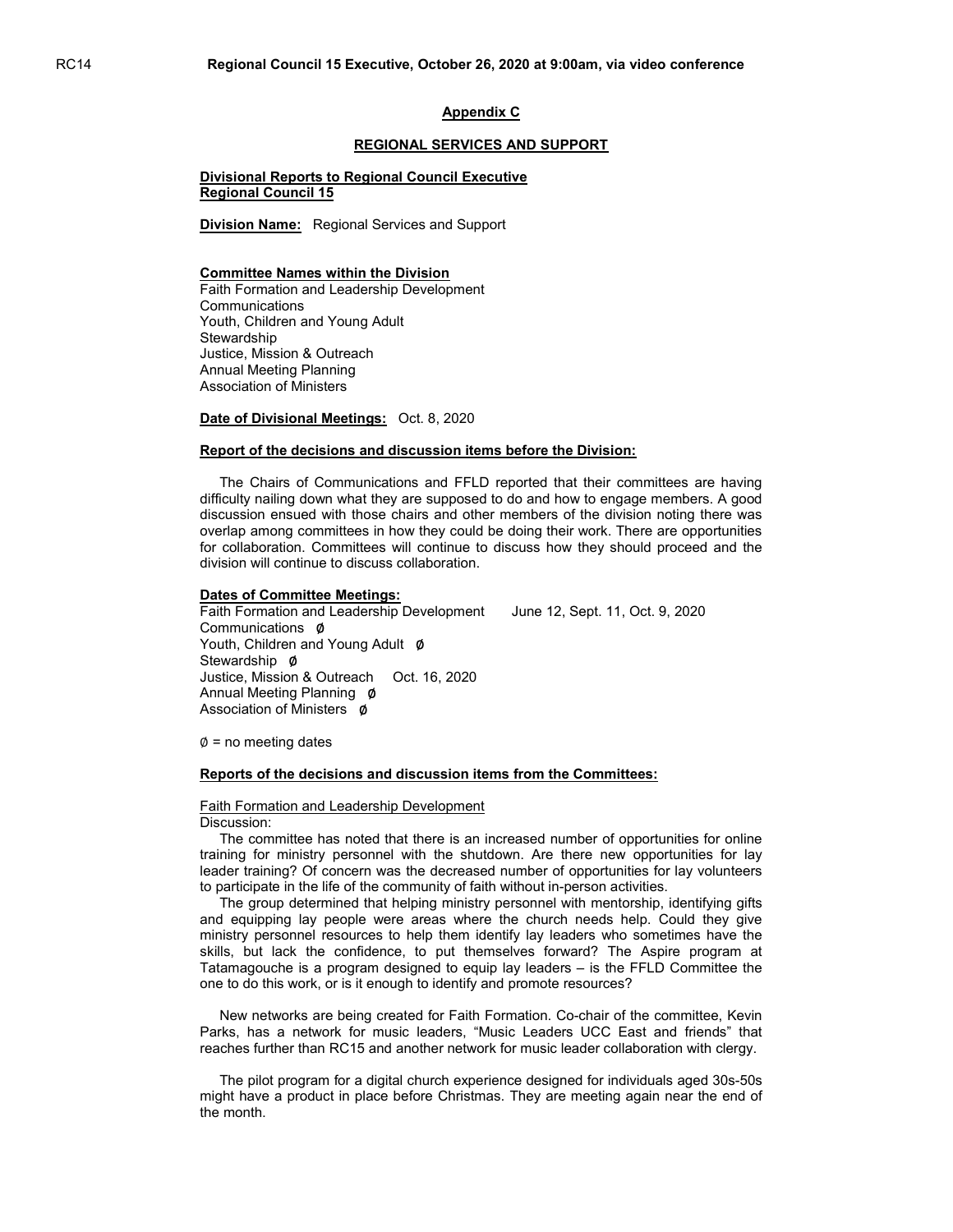#### REGIONAL SERVICES AND SUPPORT – continued

#### **Communications**

 The Communications Committee is putting together a regional newsletter. The Newsletter is a literary effort to share ideas as opposed to administrative tasks and hopefully will be monthly. The committee wants feedback and column ideas. An invitation to contribute will be forwarded in the Weekly Announcements. The Newsletter will be online and churches can print off copies for distribution.

#### Youth, Children and Young Adult

 The Minister for Children, Youth and Young Adults, Catherine Stuart, will call the committee together to see if a member will take the Chair, in the wake of the Chair's resignation. If not, the Nominations Committee will be approached.

 A Virtual Youth Forum was held on the May 23 weekend. Camp Kidston and Sherbrooke Lake Camp, since they couldn't function as usual, had Camp in a Box programs this summer, and Sherbrooke Lake rented out their cabins to families. Rendez vous was held online. A decision was made not to have a virtual Intermediates at Conference due to concerns about screen fatigue.

#### Justice, Mission & Outreach

 This committee is a joint committee with members from Region 15 and Fundy St. Lawrence Dawning Waters RC and they often collaborate with First Dawn Eastern Edge RC.

 The committee is planning to meet at Tatamagouche Centre on Nov. 12-13, depending on public health restrictions.

 Although there hasn't been a committee meeting since May, the working groups met independently. The working groups and the committee are organizing their proposals/presentations for the November recall meeting of the Regional Council.

The committee is struggling with finding ways to engage congregations.

The Ecological Justice Working Group has a new name, "Mining Working Group".

 After the "White Fragility" book study, an Antiracism network has formed. Intentional work must be done to encourage people to talk about anti-racism and recognizing aboriginal rights in the constitution.

 Proposals will be brought to the recall AGM about Climate Change, Anti-racism and the Palestinian children's rights.

#### Annual Meeting Planning

This committee is currently without a Chair.

 The recall of the RC15 Annual Meeting was hoped to be an in-person meeting, but, of course, not able to happen due to public health restrictions, so it will be a virtual meeting, to be held on Nov. 5. It will be an opportunity for proposals and presentations.

#### Association of Ministers

 We welcomed Chair, Ross Bartlett, to the Division. The Association of Ministers has not met since coming over from the Division of Community of Faith Support and Nurture. An advisory group has met.

Ross's report is attached in Appendix I to this report.

#### Concerns of the Division and the Committees:

FFLD has already provided a survey to Reginal Council members but wondering if the Executive members have suggestions about what is the work of the church that FFLD needs to get done. There is a question about what they are supposed to be doing vs. what is already being done by staff. Indeed, as most of our committees are evolving, I would welcome insight from the Executive.

-Donnie Morrison Chair Division of Regional Services and Support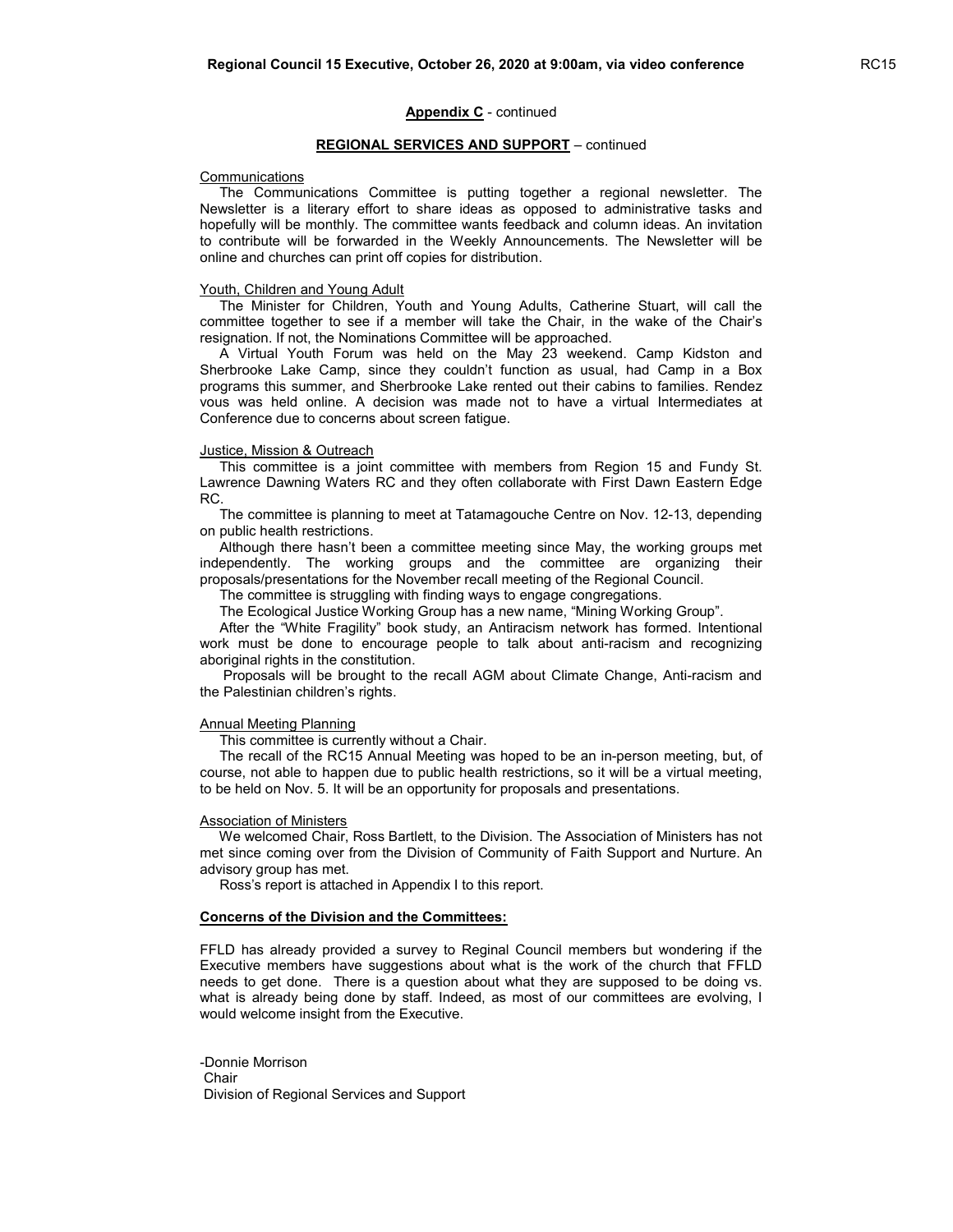#### REGIONAL SERVICES AND SUPPORT – continued

Appendix I

Association of Ministers Committee Report

Since our committee is a new addition to this Division a little background might be helpful. The Committee consists of three members: Linda Yates (ordained, retired, Secretary); Lori Crocker (diaconal); Ross Bartlett (ordained, chair) with one vacancy for a DLM following the resignation of Bill Drysdale for health reasons. We work with an advisory committee of approximately fifteen members from across the Region to fulfill the mandate required of the Region to establish the Association of Ministers.

We have a working purpose statement: ""To create a community of care where members can safely receive spiritual support, develop lasting relationships, engage in social activities and develop skills through engaging and relevant learning events while advocating for members shared needs with the denomination," focussed on C – community  $A -$  advocacy  $R -$  renewal  $E -$  education.

The primary purpose of an Association is to fill the gaps left with the disbanding of Presbytery, in areas such a collegiality, support, and advocacy for ministry personnel. For purposes of membership in the Association, eligible persons are: serving members from the three streams of ministry (also retired and retained), and candidates serving in appointments. We hope, someday, that there will be a national association but at present our focus is in the Region. Ours is the only Region with any form of functioning Association. Some of the things we have done:

• Funding: in addition to the regular budget line item from the Region we have secured grants (Seeds of Hope, \$4,000 and Region, \$15,000). These monies are currently held by the Region as we continue to determine the financial/organizational future of the Association. With this money we have engaged in the following:

• Activities: hosted a one-and-a-half day gathering of interested ministry personnel (approximately 75 in attendance) before the Region Annual Meeting in 2019; built and established a web site and retained an administrator; retained a consultant to advise us in the growth and establishment of the Association;

• Facebook: has been our primary means of communication. Our FB page currently has 81 members from within the Region. The estimated number of active ministry personnel is about 125. During the pandemic we have opened the page to the Regional Minister as another vehicle for clergy support;

• Collegiality: clergy isolation is a primary concern, so we have worked (in concert with the Regional minister), to encourage clergy clusters throughout the Region, with varying degrees of success;

Advocacy: having been alerted to the possibility that UCCan clergy are not covered under the provisions of the Human Rights Code, we have initiated discussions with General Council Office, reported to the membership, and are preparing a Proposal for the upcoming Regional Council gathering in November;

• Discipline: have prepared and published materials informing ministry personnel of their rights and obligations during discipline proceedings in the church.

These activities are largely carried out by the Advisory Body. Anything involving money or polity is approved by the Association of Ministers' Committee of the Region before action. Our current focus is working with our consultant to clarify issues of identity and offering.

Ross Bartlett, Chair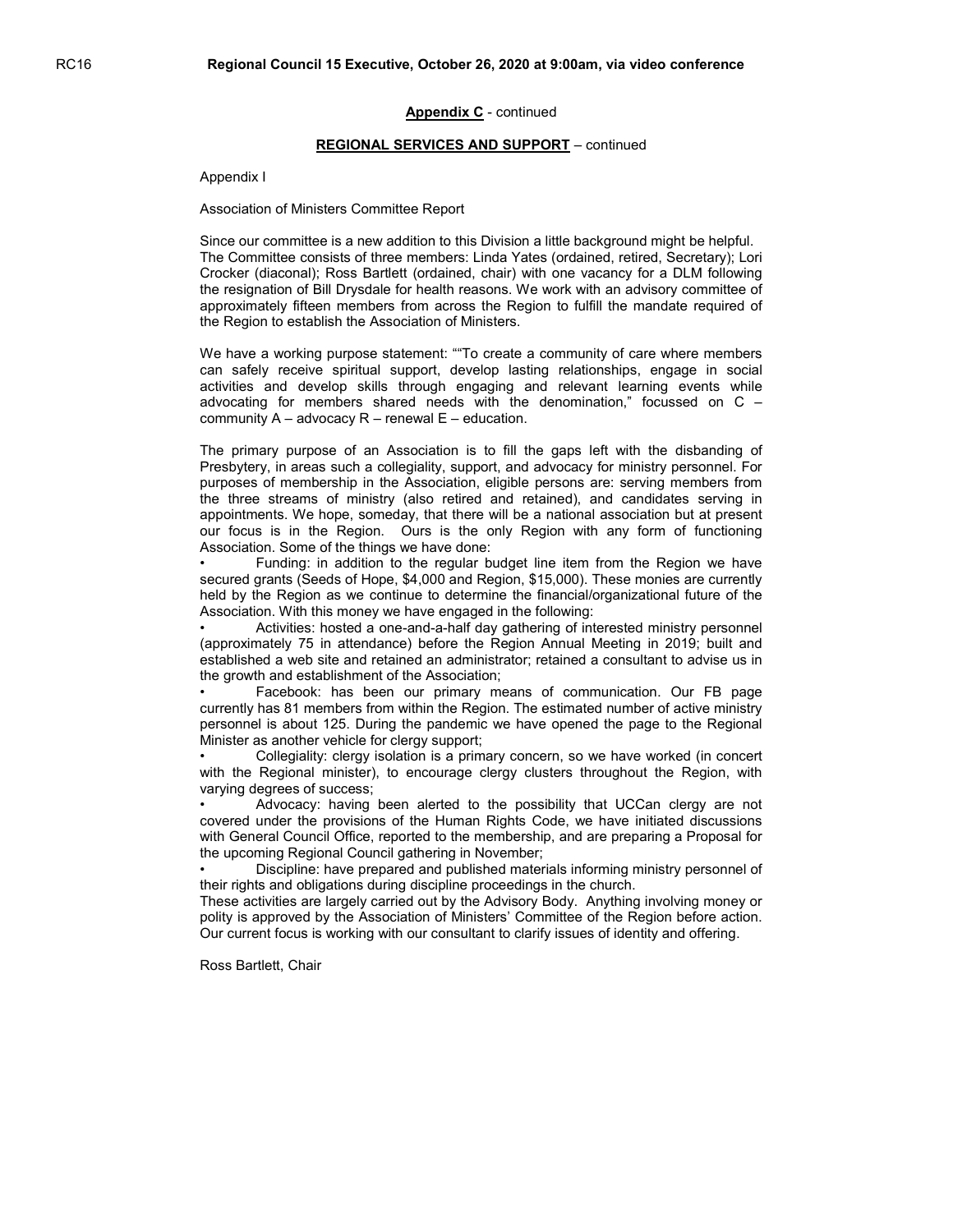#### Appendix D

#### **NOMINATIONS**

#### DIRECTORY OF DIVISIONS AND STANDING COMMITTEES October 22nd, 2020

Terms lengths are normally three years, renewable for one year. An effort will be made to stagger the terms.

#### Regional Executive

President Ms. Janet Sollows (2021) President-Elect Ms. Jane McDonald (2021)<br>Past President MacDonald (2021) Rev. Catherine MacDonald Rev. Catherine MacDonald (2021)

Chair of the Division of Finance and Administration Ms. Jane McDonald (2021) Chair of the Div. of Regional Services and Support Mr. Donnie Morrison (2022) Chair of the Division of Ministry Resources Ms. Anne Cameron (2023) Chair of Nominations Committee Rev. Alicia Cox (2022) Staff Committee Liaison **Rev. Lesley Hamilton** Members at Large

1. Mr. Peter Hardy 2. Mr. Max Martin

3. Ms. Shannon MacLean

UCW Representative Debbie Hawkins

#### Nominations Committee

Chair Rev. Alicia Cox (2022) Secretary Mr. Tony Orlando (2021) **Members** 

- 1. Ms. Sue Lahey (2023) 2. Rev. Angela MacLean (2022)
- 

# Division of Finance and Administration

Chair Ms. Jane McDonald (2021) Secretary **Ms. Fay Smith** 

#### Financial Accountability and Investments Committee

Chair Mr. Allan Davis Vice Chair Mr. Mac MacLeod (2023) Secretary Mr. Michael Ball (2022) Members

1. Mr. Geoff Lewis (2021) 2. Mr. Barry Zwicker (2023)

# **Incorporated Ministries Committee**<br>1. Chair Rev. Chris

Rev. Christine Marie Gladu<br>VACANT

- 2. Secretary
- 3. Members
- 4. Ms. Brenda Munro (2022)
- 5. Ms. Elaine Gray
- 6. Rev. Kevin Little
- 7. Betty Anne Wells

#### Property Committee

Chair Mr. Ron Patterson Secretary Ms. Fay Smith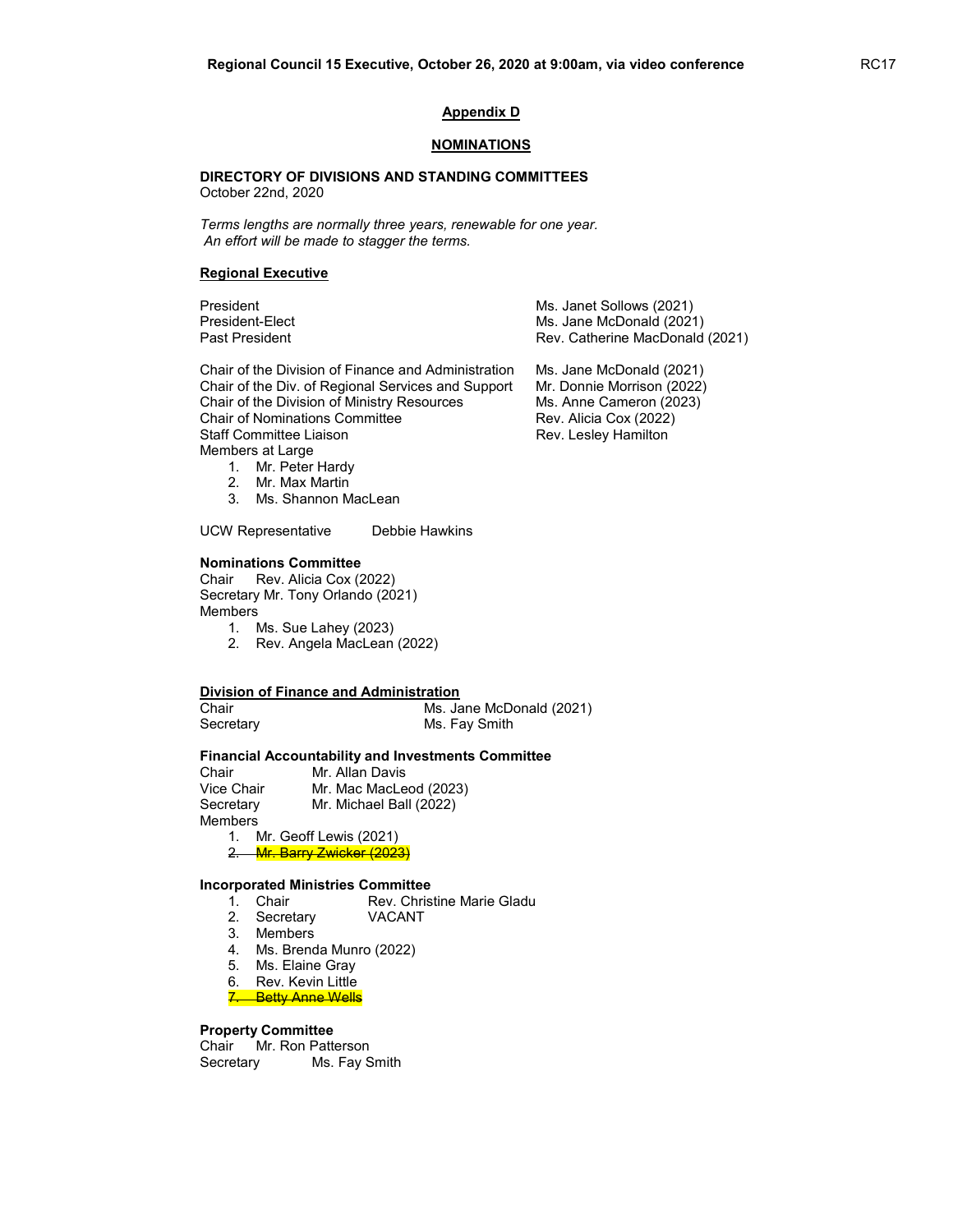#### NOMINATIONS - continued

#### **Members**

- 1. Mr. Gary Wilkie
- 2. Mr. Rob McArel
- 3. Rev. David LeBlanc
- 4. Mr. Larry Evans
- 5. Jack Logan
- 6. Grant MacKenzie

#### Archives, Records, and History Committee

Chair Ms. Joyce Wylie **Secretary** 

**Members** 

- 1. Ms. Heather MacLean
- 2. Lesley Burrows
- 3. Mr. Shane Doucette
- 4. Mr. Ross Cameron

#### Division of Regional Services and Support

| Chair     | Mr. Donnie Morrison        | (2022) |
|-----------|----------------------------|--------|
| Secretary | Rev. Mike Henderson (2023) |        |

#### Communications Committee

Chair Rev. Kevin Cox (2022) **Secretary** 

**Members** 

- 1. Rev. Wayne Smith
- 2. Rev. Kym Burke-Cole
- 3. Mr. Ron Shaw
- 4. Mr. Jack Morrison

#### Faith Formation and Leadership Development

Chair Rev. Kim Curlett (2021)<br>Vice Chair Kevin Parks (2021) Kevin Parks (2021) Secretary Rev. Heather Ferrier (2022) **Members** 

- 1. Rev. Sharon Lohnes (2023)
- 2. Ms. Carolina Tucker (2022)
- 3. Ms. Karen Crowley (2022)

#### Child, Youth, and Young Adult Committee

| Chair     | Mr. Mat Whynott (2023) Ms. Paige Fraser |  |
|-----------|-----------------------------------------|--|
| Secretary | VACANT                                  |  |
| . .       |                                         |  |

Members

- 1. Ms. Emma Taylor
- 2. Ms. Terry Skidgmor
- 3. Ms. Paige Fraser
- 4. Mr. James O' Connell
- 5. Rev. Penny Nelson
- 6. Rev. Linda Yates
- 7. Ms. Dana Pardy

#### Stewardship Committee

Chair Ms. Shauna MacDonald (2023) Secretary VACANT

Members

- 1. Ms. Margaret Ann Dodson (2021)
- 2. Cora Fanning (2022)
- 3. Sheila van Schaik (2023)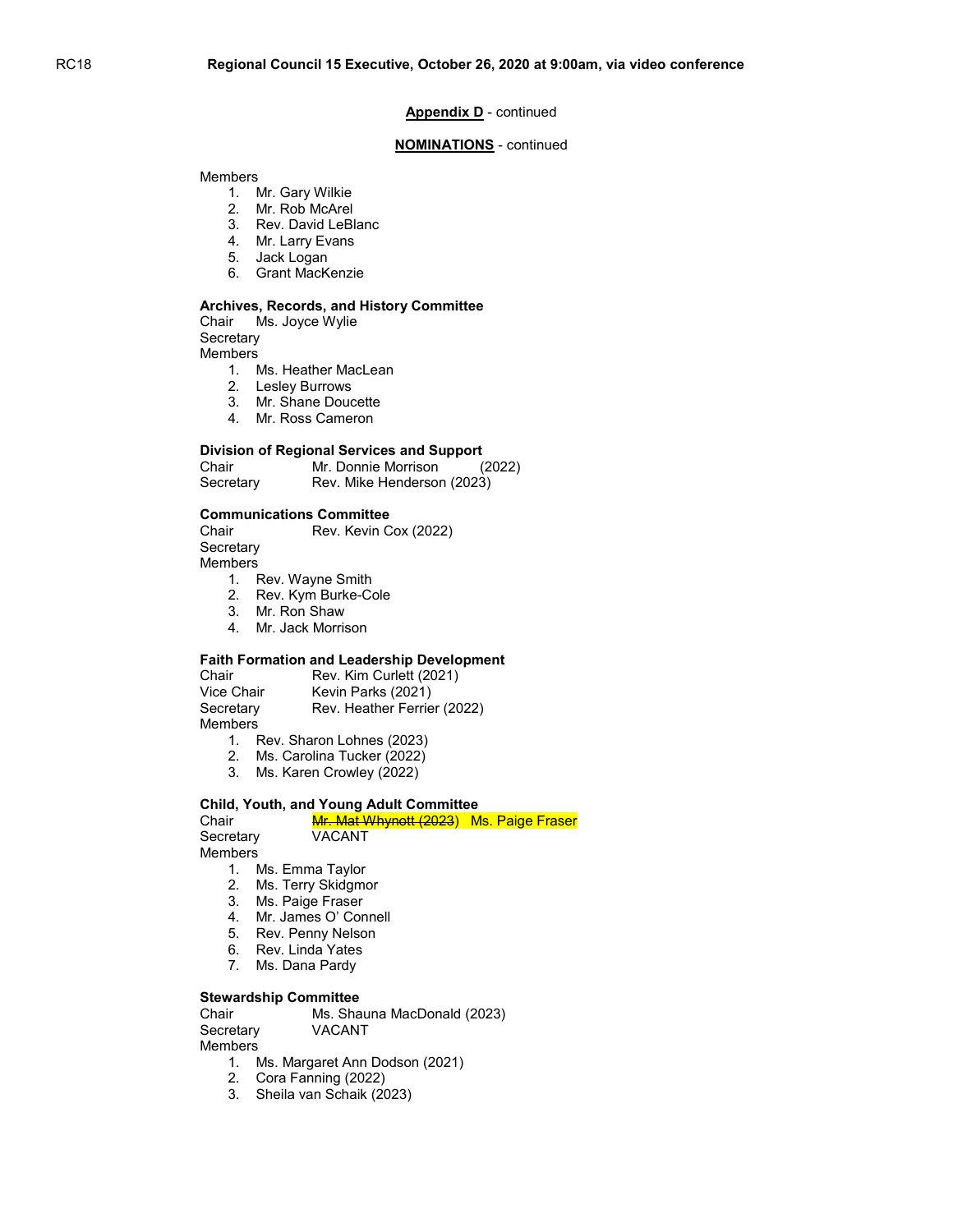## NOMINATIONS - continued

# Mission, Justice, and Outreach Committee

Chair Rev. Anne Hoganson (2022) Secretary VACANT

Members

- 1. Ms. Kathryn Anderson, Diaconal Minister (2023)
- 2. Ms. Linda Scherzinger (2022)
- 3. Ms. Lenora Timmons (2023)
- 4. Rev. Sarah Raeburn (2021)
- 5. Rev. Penny Nelson (2023)
- 6. Ms. Bev MacDonald (2022)
- 7. Mr. Art Jensen (2023)
- 8. Ms. Sandra Tomsons (2023)

#### Annual Meeting Planning Committee

Chair VACANT Secretary VACANT President of the Region Ms. Janet Sollows Designated Individuals:

- 1. Rev. Heather Manuel (Local Arrangements)
- 2. Fay Smith
- 3. Jane McDonald (Incoming President)

#### Association of Ministers Committee

| Chair          | Rev. Ross Bartlett (2022) |
|----------------|---------------------------|
| Secretary      | Rev. Linda Yates (2022)   |
| <b>Members</b> |                           |

- 1. Ms. Lori Crocker, Diaconal Minister (2021)
- 2. DLM Minister-VACANT

#### Division of Ministry Resources

Chair Ms. Anne Cameron (2023) Secretary Ms. Nan Corrigan, Diaconal Minister (2021)

#### Pastoral Relations

Chair Rev. Tom Woods (2022)<br>Secretary VACANT VACANT **Members** 

- 1. Jennifer Robarts (2021)
- 2. Sheila Stewart (2022)
- 3. Sean Boulger (2023)

#### Licensing Committee

Chair Rev. John Moses (2022) **Secretary** Diaconal Minister Hubert den Draak, Diaconal Minister (2021) Designated Lay Minister Ms. Dale Crawford, DLM (2020) Qualified Supervisor Rev. Helene Burns (2022) Members

- 1. Mr. David Forbes (2022)
- 2. Mr. Wayne Jarvis, DLM (2020)
- 3. Rev. Joan Griffin (2021)

#### Faith Story Community Covenant Committee

| Chair     | <b>Annika Sangster, DM Rev. Heather Fraser (2022)</b> |
|-----------|-------------------------------------------------------|
| Secretary | <b>VACANT</b>                                         |
| Members   |                                                       |

- 1. Rev. Alex Constable
- 2. Rev. Matthew Fillier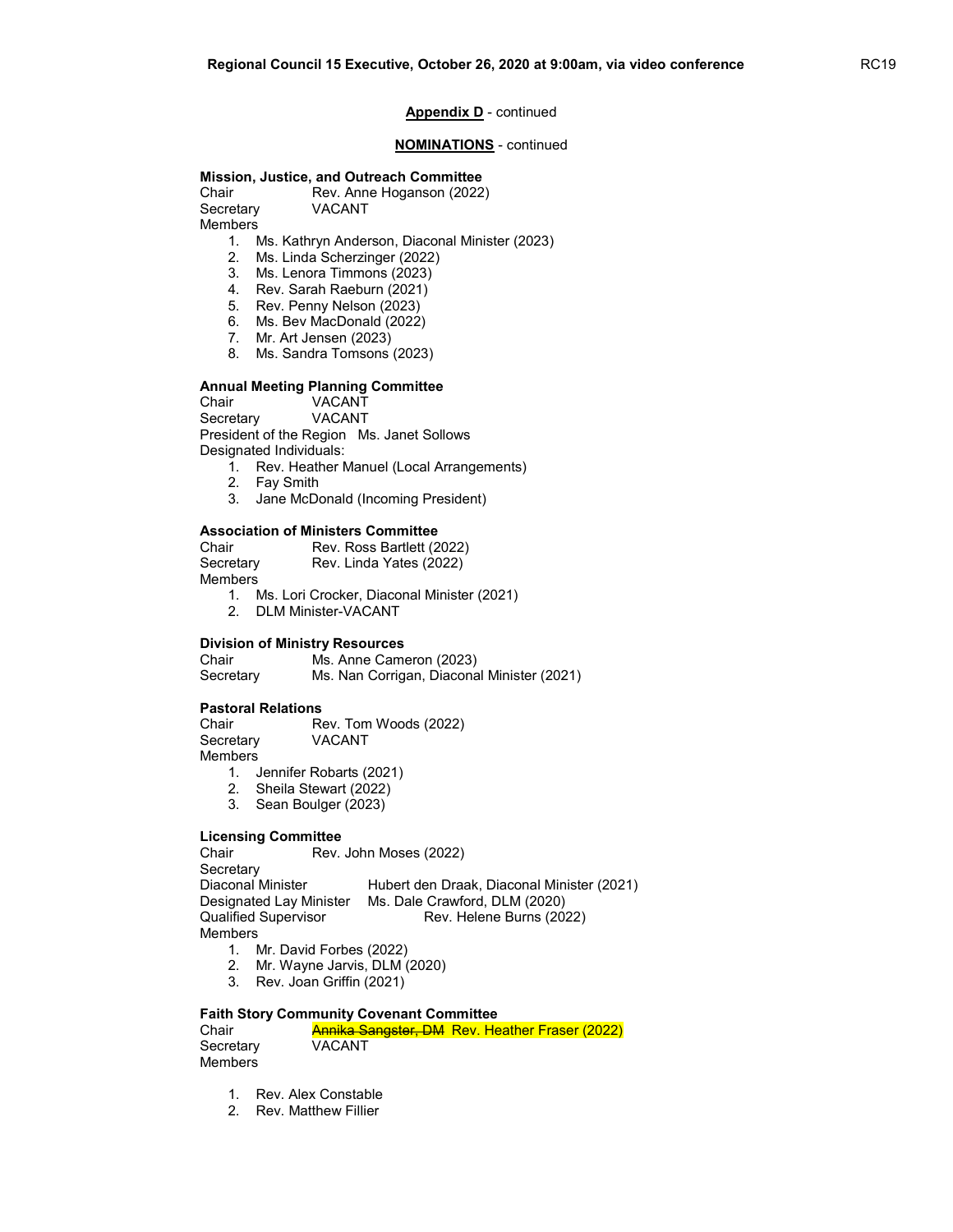#### NOMINATIONS - continued

#### Future Directions Committee

Chair Rev. Carol Smith Secretary VACANT **Members** 

1. Rev. Catherine MacDonald

- 2. Rev. Don Sellsted
- 3. Rev. Jeff Chant
- 4. Rev. Alison Etter

#### Retiree Support Committee

| Chair     | Ms. Ruth Gamble, DLM (2022) |
|-----------|-----------------------------|
| Secretary | Wanalda Parsons (2023)      |

Members

- 1. Linda Winton (2022)
- 2. David MacLean (2021)
- 3. Rev. Glenn MacLean (2023)
- 4. Rev. David Hann (2023)

#### Other Appointments

Region 15 Representatives to the Staff Support Committee

- 1. Rev. Lesley Hamilton (Liaison to the Executive)
- 2. Rev. Derek Ellsworth

## Affirming Ministries working group

Chair Rev. Ivan Gregan Secretary Rev. Mary Jo Harrison **Members** 

- 1. Ms. Shannon MacLean
- 2. Ms. Sandra Nimmo
- 3. Rev. Mike Henderson
- 4. Ms. Miranda Newhook
- 5. Ms. Arlene Richardson

#### Representative to Atlantic School of Theology Senate 1. Mavis Peddie-Peters

#### Representative to Brunswick Street Mission Board of Directors 1. Rick Gunn

#### Representative to Tatamagouche Centre Society

1. Allan McIntosh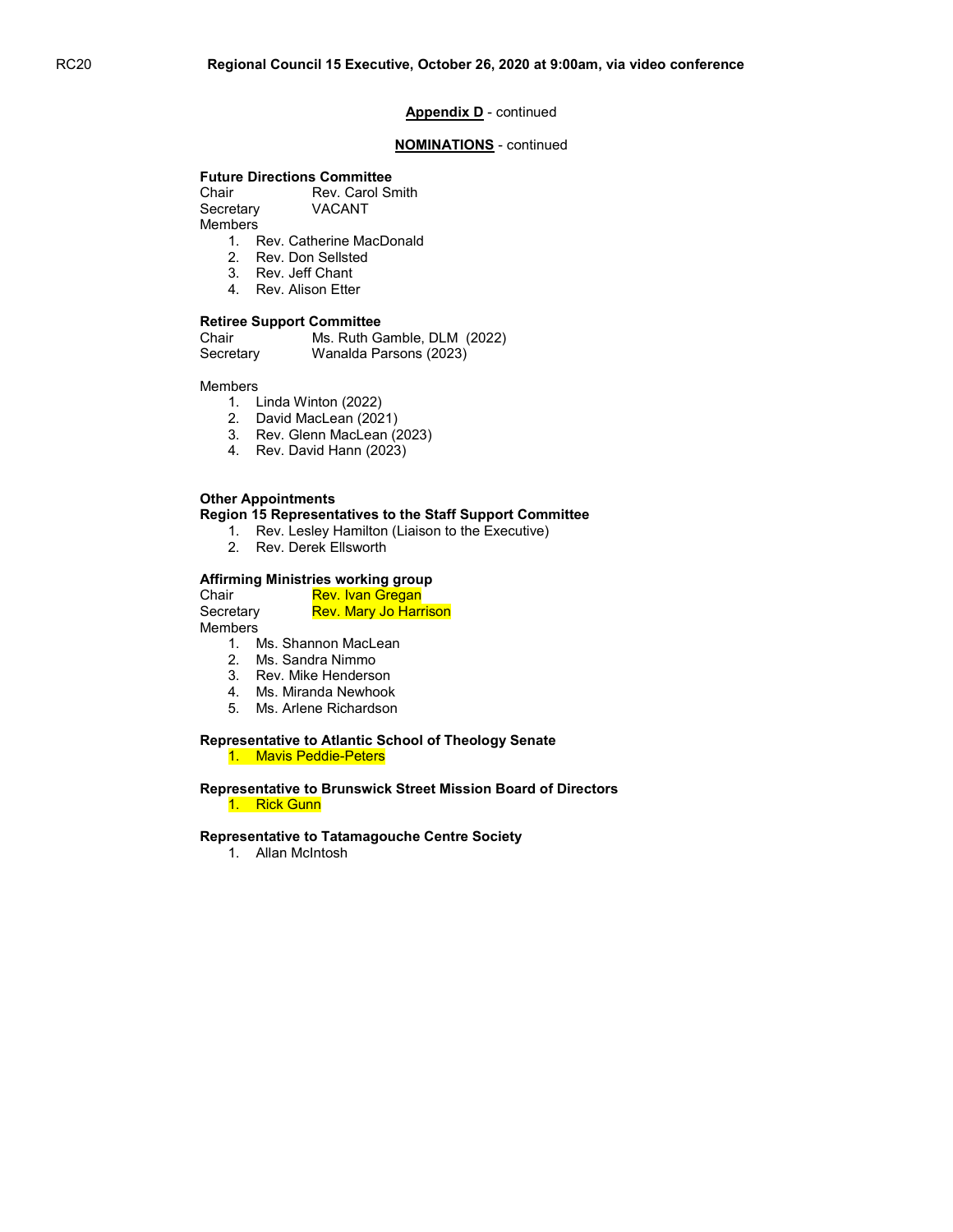#### MINISTRY RESOURCES

 Divisional Reports to Regional Council Executive Regional 15 Division of Ministry Resources October 26, 2020

**Division Name: Ministry Resources** 

Committees: Faith Story and Community Covenant Future Directions Licensing Pastoral Relations Retiree Support

Date of Divisional Meetings: June 30<sup>th</sup>, September 25<sup>th</sup>, 2020

#### Report of the discussions & decision from the Division:

The newly –configured Division of Ministry Resources met in late June to welcome the chairs of the Faith Story and Community Covenant, Future Directions, and Retiree Support Committees - to connect, to have a conversation and to hear from one another and to share what is happening within our Committees.

The Division met again on September 25<sup>th</sup> for its regular quarterly meeting to receive reports and updates on the work of the committees within this Division and review the financial statement for this Division.

A motion was approved from the Future Directions Committee regarding the request from the Southampton United Church to formally disband, effective October  $5<sup>th</sup>$ , 2020.

#### Dates of Committee Meetings:

 Faith Story and Community Covenant Future Direction - September 9<sup>th</sup>, October 28<sup>th</sup> Licensing - Pastoral Relations – June 26 $^{\text{th}}$ , August 19 $^{\text{th}}$ , September 26 $^{\text{th}}$  , October 16<sup>th</sup> Retirees Support

#### Reports of the decisions and discussion items from the Committees:

#### Faith Story and Community Covenant

We have had a slow start to the fall, September saw us starting with a committee of two. But I have called in some help, and we have a couple of extra people willing to give us a try, at least temporarily, and we are having our first meeting of the season on 27 October. The Rev Ivan Gregan, former GC Executive Rep, is coming to talk to us about the original vision of Regional Meetings from the Fishing on the Other Sidereport. Our goal for this year is to develop cluster meetings for education and fellowship, which in their first iteration would do an education piece around helping Faith Communities get their Faith Stories on Church Hub.

Heather Fraser, Chair

#### Future Direction Committee for Region 15: October 21, 2020.

Since early fall, the five members of Future Direction Committee have been actively engaged in the Strategic Planning Task Group. We have been joined by two members of Region 15 Executive: Leslie Hamilton and Shannon MacLean. Meetings of this new group took place on Sept 9 (Zoom); Oct 14 (in person all day meeting); the next meeting is set to take place on Zoom on Oct. 28 at 1pm. One of our Future Direction Committee members, Jeff Chant, is chairing the Strategic Planning Task Group. Our staff support person, David Hewitt has attended every meeting. I have asked Jeff if he has a brief update on the work of the Strategic Planning process to date, and if so, to send it to you directly.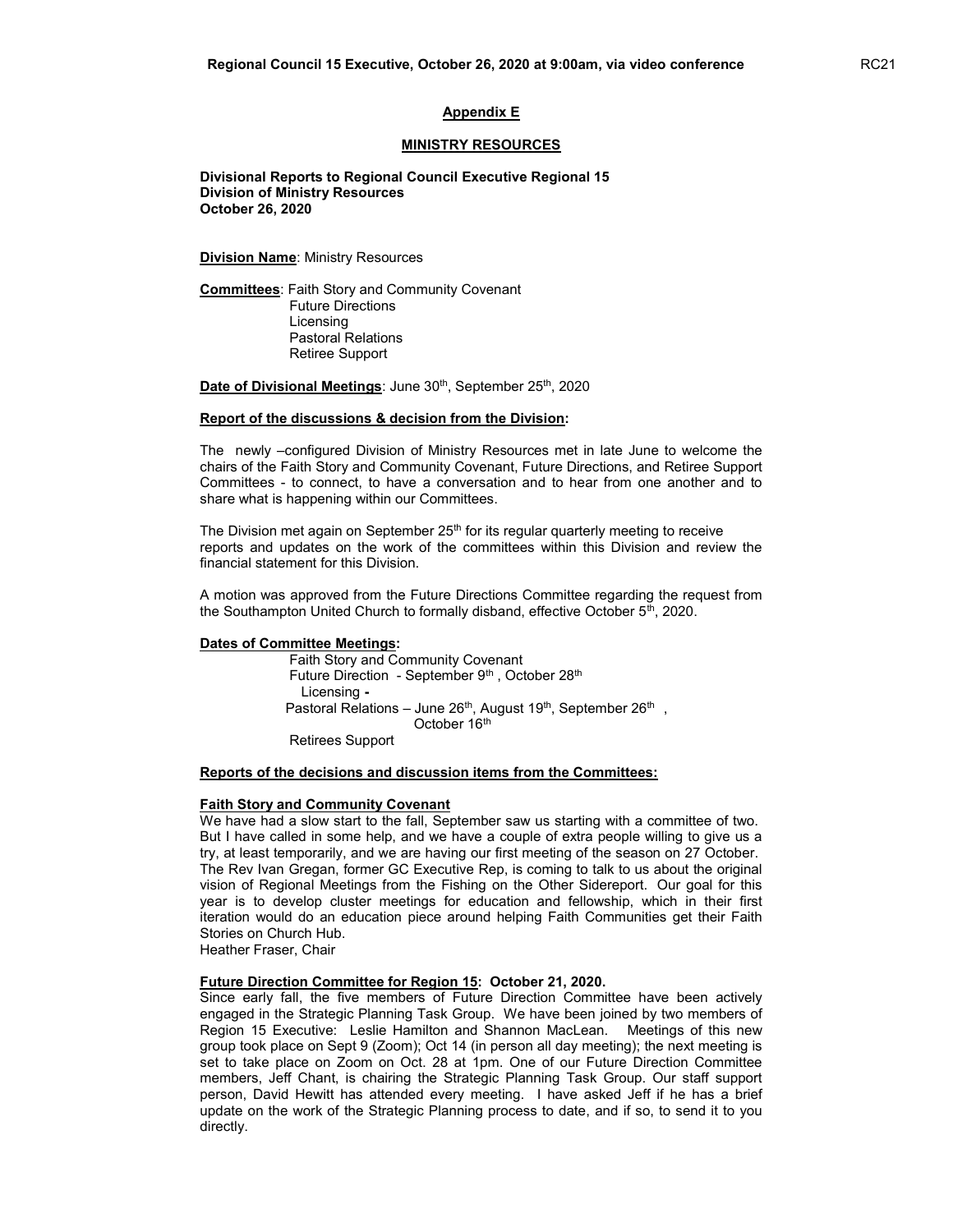#### MINISTRY RESOURCES - continued

While the work of the Future Direction Committee is more or less on hold until we have completed the Strategic Planning work, we are available if David Hewitt needs our help. Recently, I have followed up on an inquiry about the Multi-Site Worship Program and I would like to pass this on to the executive. Randy Boyd is the Director of a national UCC initiative, Rural Connect, which is a program of Edge. He explained to me that the first phase of this initiative is a satellite program, the Multi-Site Worship Program. They have developed a box which contains all that is needed by way of technical equipment for a congregation to connect with live worship at their site. If an area has cell phone service, they can utilize the technology to make use of this program. It is possible for a congregation to rent the equipment for \$50 a Sunday to try it out. Randy expressed that they have some satellite boxes ready to be sent to us in Maritimes. It is our job here in Region 15 to find out if there are congregations who would like to give the concept a try. The Future Direction Committee will discuss how to best inform congregations of the program. And also to explore the question? Do we have a United Church Rural Church network in Region 15? There is currently a national United Rural Ministry Network which produces newsletters and offers workshops. Carol Smith, Chair

#### The Strategic Planning Task Group

The Strategic Planning Committee has had one virtual Meeting and one all day in person session. We are working on formulating clear proposed objectives for the region considering key areas we feel need the most attention and care at this point. We hope to have a draft of these in the next 6 weeks.

From: Jeff Chant, Chair

#### Licensing

We continue to interview applicants for licensing as Lay Worship Leaders. We also respond to requests for sacramental privileges and marriage licenses for Student Ministry Appointments.

#### The following motions were approved by the Licensing Committee:

- That Keith Wiseman be given authority to celebrate the sacraments of baptism and holy communion from this date (February 4, 2020) to the end of his appointment as a DLM at the St. Peter's-Grand Lake-Loch Lomond pastoral charge, which is November 11, 2021.
- That Sandra Curtis continue as a sacrament elder in the North Highlands Pastoral Charge for a two-year period, from January 30, 2020 to January 30, 2022.
- That Robert Costelo be authorized to continue as a sacraments elder in the North Highlands Pastoral Charge for a two-year period, from February 11, 2020 to February 11, 2022.
- That April Hart be granted sacramental privileges (baptism and communion) and a marriage license for the balance of her SME appointment at the Coldstream-St. David's cooperative ministry, effective August 14, 2020 to April 30,2021.
- The Sacramental privileges for Rick Gunn for the time of his appointment as student supply at North Highlands Pastoral Charge (August 4, 2020 to April 4, 2021).
- That Linton Worrell be granted sacramental privileges and a marriage license for the duration of his SME appointment at the Rawdon Hills Pastoral Charge beginning September 8, 2020, and continuing to July 31, 2021
- That Jennifer Billard be granted sacramental privileges (baptism and communion) and a marriage license for the duration of her appointment as Student Supply at 3/4 time (30 hours per week) at the Whycocomagh-East Lake Ainslie Pastoral Charge, effective September 1, 2020 to August 31, 2022.
- That Ruth Gamble be granted sacramental privileges (baptism and communion) and a marriage license for the duration of her appointment as DLM at the Spring Hill Pastoral Charge, October 1, 2020. April 11, 2021.
- That Patricia Elaine Stevenson be relicensed an a Licensed Lay Worship Leader within Region 15 for a two year period beginning October 5, 2020, and ending October 5, 2022.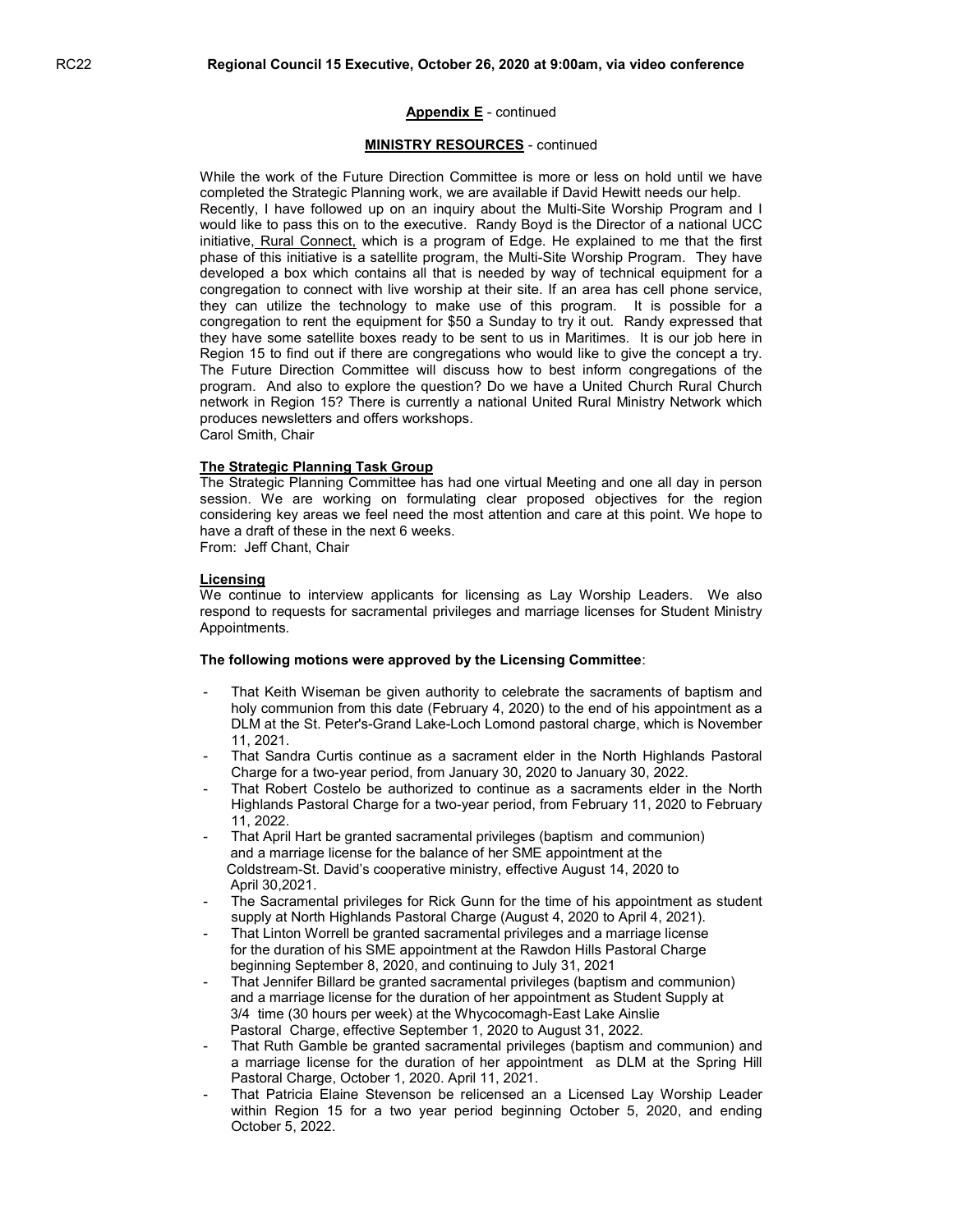#### MINISTRY RESOURCES - continued

- That Sandi Irving be re-licensedas a Lay Worship Leader within Region 15 for a two year period, from October 16, 2020 to October 16, 2022.
- That Penny Steele be licensed as a Lay Worship Leader within Region 15 for a two year period, from October 16, 2020 to October 16, 2022.
- That Shane Doucette be licensed as a Lay Worship Leader within Region 15 for a two year period, from October 16, 2020 to October 16, 2022.
- That Marie Slivocka be re-licensed as a Lay Worship Leader within Region 15 for a two year period, from October 16, 2020 to October 16, 2022.
- That Jack Morrison be licensed as a Licensed Lay Worship Leader within Region 15 for a two-year period beginning October 14, 2020 and ending October 14, 2022.

John Moses, Chair

#### Pastoral Relations

#### The following motions were approved by the Pastoral Relations Committee, June 26th, 2020:

- 1. Moved that Region 15 approve:
	- a. The Renewal of Appointment of Bill Drysdale, DLM, with the collaborative ministry of Cumberland Pastoral Charge (20 hours/week) and McCully Pastoral Charge (15 hours/week), July 1, 2020 to June 30, 2021.
	- b. The Renewal of Appointment of Mary Lynne Whyte, full time, with Woodlawn United Church, Dartmouth, November 1, 2020 to December 31, 2021.
	- c. The SME Appointment of Rick Gunn with North Highlands Pastoral Charge, full time, August 4, 2020 to April 4, 2021.
	- d. The Renewal of Appointment of Wayne Jarvis, DLM, with Northumberland Pastoral Charge, 20 hours/week, July 1, 2020 to June 30, 2022.
	- e. The Renewal of Appointment of Norma Mills, DLM, with Waterview Pastoral Charge, 20 hours/week, July 1, 2020 to June 30, 2021.
- 2. The Renewal of Appointment of Heather Fraser with St. Luke's United Church, Tantallon, 32 hours/week, July 1, 2020 to December 31, 2020
- 3. The Renewal of Appointment of Lynda MacCulloch with Brunswick Street North River Pastoral Charge, Truro, 20 hours/week, July 1, 2020 to June 30, 2021.
- 4. The Renewal of Appointment of Bob Biggar with Donkin, Morien, Birch Grove Pastoral Charge, 20 hours/week, August 1, 2020 to July 31, 2021.
- 5. The change in starting date for the previously approved Provisional Appointment of Mavis Peters with Hopewell Eureka East River Pastoral Charge from September 1, 2020 to August 1, 2020.
- 6. The change in terms of Call for Kathleen Anderson with Crossroads Pastoral Charge from full time to 20 hours per week, effective July 1, 2020
- 7. The change in position description for Rick Gunn, Candidate, with Bedford United Church to include licensing for marriages, effective immediately
- 8. The profile materials for Dalhousie Campus Ministry.
- 9. The profile materials and position description for St. Andrew's Wesley, Springhill Pastoral Charge, and authorize Search to begin.
- 10. The proposed position for Music Ministry Leader at Bedford United Church as a category 3 Congregational Designated Minister, subject to review at the time of hiring.
- 11. The development of a three-year Interim Ministry at Woodlawn United Church, Dartmouth. Development shall include:
	- a. The current Community of Faith profile preparation team shall be disbanded.
	- b. A new short-term Interim Ministry task group will be selected to work on the development of the Interim Ministry plan in cooperation with Region 15.
	- c. Linda Yates will continue as Region 15 Liaison with Woodlawn and the Interim Ministry task group until the plan for Interim Ministry is finalized, and receives Region 15 approval.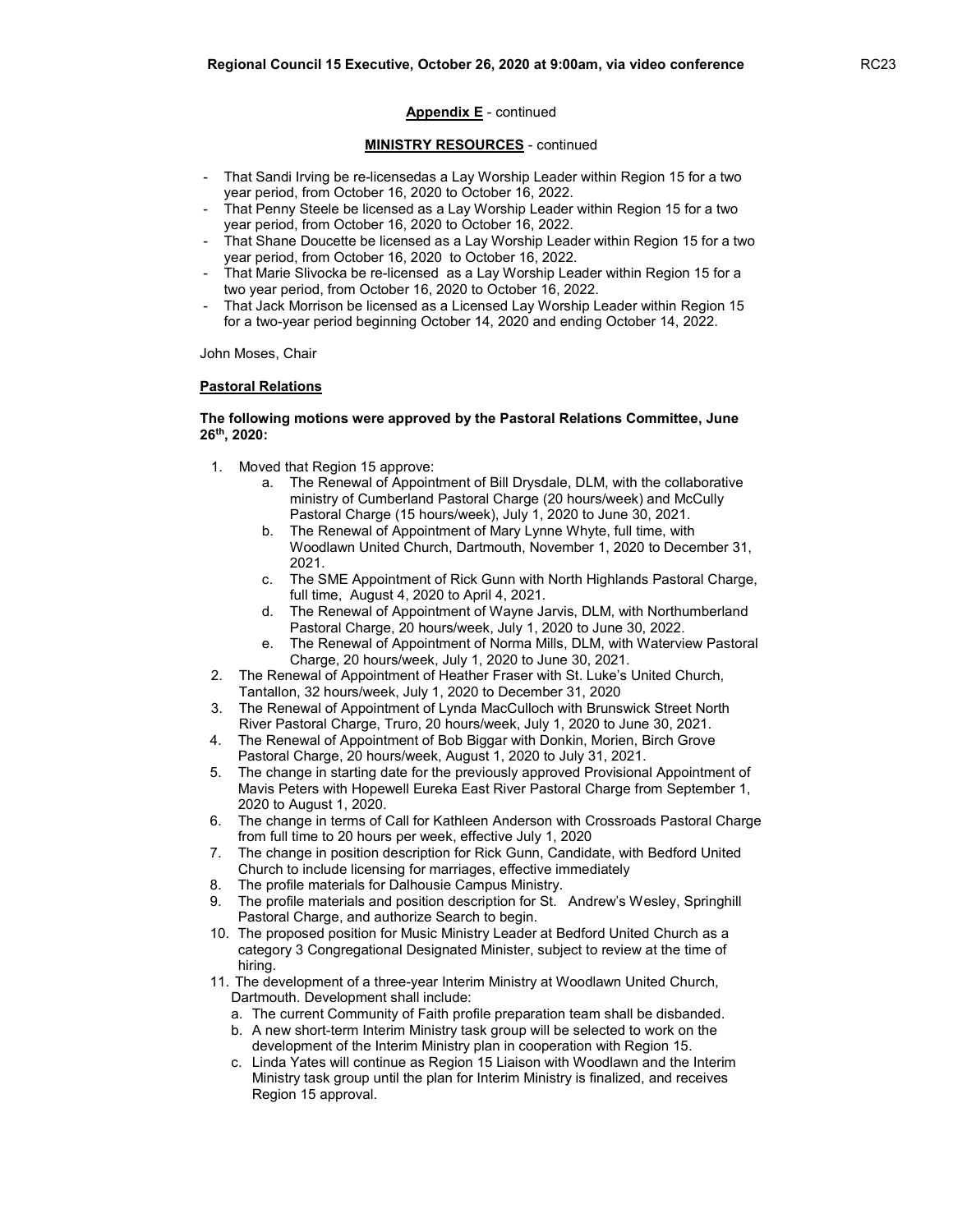#### MINISTRY RESOURCES - continued

- d. The continuation of Appointment for Mary Lynne Whyte for the duration of the Interim Ministry, and extending to eligibility to apply for any permanent positions that may emerge following the Interim Ministry.
- e. Following the requirements for Interim Ministry as expressed in the Manual and applicable handbooks of The United Church of Canada.
- 12. The following Renewals of Appointment, pending receipt of a completed Record of Appointment:
	- a. Sandra Cox with Knox United Church, Lower Sackville, full time, July 1, 2020 to December 31, 2021.
	- b. Marty Clark-Ettinger, DLM, with Upper Stewiacke Springside Pastoral Charge, full time, July 1, 2020 to June 30, 2021.
	- c. Lori Crocker with St. Paul's Mount Uniacke Pastoral Charge, 20 hours/week, July 1, 2020 to June 30, 2021.
	- d. Elizabeth Davies with Southampton Pastoral Charge, 12 hours/week, July 1, 2020 to June 30, 2021.
	- e. Dana Party with Waverley Pastoral Charge, 20 hours/week, July 1, 2020 to June 30, 2021.

#### The following motions were approved by the Pastoral Relations Committee, August 19th, 2020:

- 1. The Request for Change in Pastoral Relations from Heather Ferrier of Riverport Pastoral Charge, effective September 27, 2020.
- 2. The Bridgewater Pastoral Charge profile materials and position description for a 50% ministry position focussed on Pastoral Care, and authorize Search to begin. Also approved that the position can be a SME position, if requested.
- 3. The SME Appointment of Linton Worrall with Rawdon Pastoral Charge, 20 hours/week, August 1, 2020 to June 30, 2021.
- 4. The profile materials and position description (including the possibility of SME) for a full time position from St. Mark's United Church, Port Hawkesbury, and authorize Search to begin.
- 5. The development of an Interim Ministry at Woodlawn United Church, Dartmouth. Development shall include:
	- a. The current Community of Faith profile preparation team shall develop the Interim Ministry plan in cooperation with Region 15 and then disband.
	- b. Linda Yates will continue as Region 15 Liaison with Woodlawn until the plan for Interim Ministry is finalized, and receives Region 15 approval.
	- c. The requirements for Interim Ministry as expressed in the Manual and applicable handbooks of The United Church of Canada will be followed, including the establishment of a Transition Team to work with the Interim Minister during the Interim Ministry.
	- d. The Appointment of Mary Lynne Whyte will continue for the duration of the Interim Ministry. Mary Lynne will be considered eligible to apply for any permanent positions that may emerge following the Interim Ministry.

#### The following motions were approved by the Pastoral Relations Committee, September 25th, 2020:

1.The Renewal of Appointment for Dale Crawford, DLM, with River and Lakeside Pastoral Charge, half time, September 1, 2020 to August 31, 2021.

2. A half-time Congregational Designated Ministry (CDM) Youth Coordinator position at Woodlawn United Church.

3. A temporary half-time position for Minister of Worship and Sacraments at Woodlawn United Church.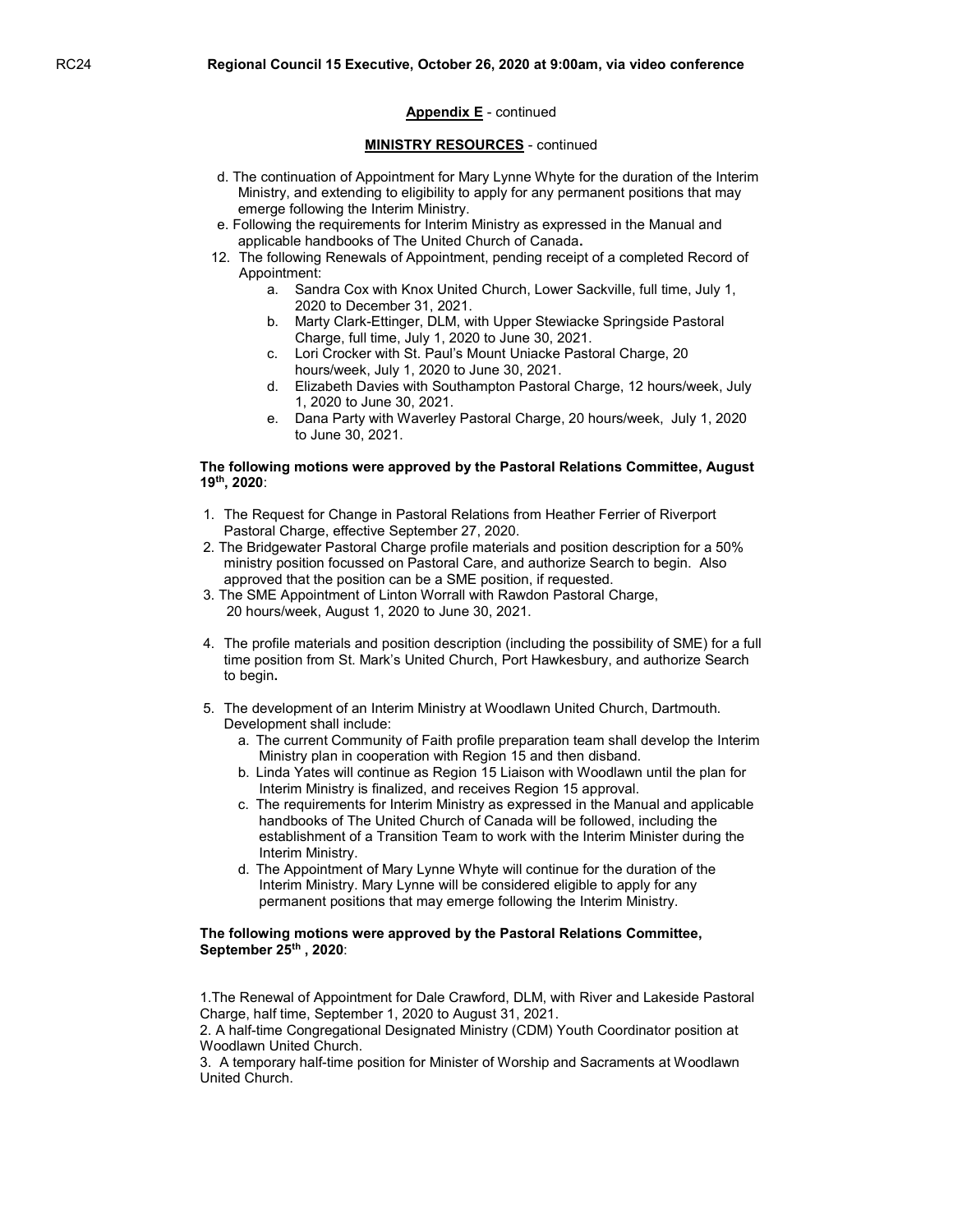#### MINISTRY RESOURCES - continued

 The following motions were approved by the Pastoral Relations Committee, October 16th, 2020:

- 1. That Region 15 approve the Appointment of Ruth Gamble, DLM with Springhill Pastoral Charge, half-time, October 1, 2020 to April 11, 2021, while Search continues. Thanks to Ruth for also serving as Liaison.
- 2. The Appointment for Angela (Lydia) Clifton, with Bridgewater United Church, half time, November 1, 2020 to June 30, 2021. Noted that this position has an expectation for the administration of the sacraments and that the Pastoral Relations Committee supports the application by Bridgewater to the Licensing Committee for sacraments licensing, when eligible. Thanks to Heather Ferrier for serving as Liaison.
- 3. The Request for Change in Pastoral Relations for the purposes of Retirement of Vivian Moores, Petite Riviere Pastoral Charge, effective June 30, 2021.
- 4. The Provisional Appointment of Daniel MacDonald, ordinand, with Harmony Camden Pastoral Charge, 14 hours per week, November 1, 2020 to June 30, 2022. Noted that it is expected that Daniel will be ordained in a Celebration of Ministries service with Region 15 sometime this fall. Thanks to Fay Smith for serving as Liaison.
- 5. The Appointment of Dianne Kempt, DLM, with Boularderie Pastoral Charge, 10 hours per week, October 18, 2020 to January 16, 2021, while Search continues. Thanks to Alison Etter for serving as Liaison.
- 6. The Profile materials and position description for a half-time position at St. David's United Church, Port Hastings, and authorize Search to begin. Thanks to Peter Smith for serving as Liaison.
- 7. That the ministry posting currently in Search as a collaborative ministry with Lower Musquodoboit Pastoral Charge and Middle Musquodoboit Pastoral Charge be eligible for Supervised Ministry Education (SME). Thanks to Linda Atkinson for serving as Liaison.

Tom Woods, Chair

#### Retirees Support Committee - September 25, 2020

We have a committee of five persons, plus the chair. There has been one general email sent to the entire Retirees membership this past summer.

On September 16<sup>th</sup> I sent an email to the team re the consideration of creating a proposal, asking for a review of our Health Care Plan.

Once I hear back from more than one person, I will then send a general email suggesting a proposal for a Review of the Health Plan. (I may send the general email soon.) Connex has information about the plan from time to time, but we aren't really sure a full- fledged review takes place.

We have had 5 complaints about the plan, which you usually don't discover you have a problem until after you retire.

Our connections are via email – team and larger group ...for the most part. When the time is right, we will suggest gathering in clusters……

Wanalda does send out sympathy cards to various families when there are deaths in Region 15.

Ruth Gamble, Chair

#### Concerns of the Division and the Committees:

 Proposal Name: Review of the Green Shield Benefits Plan with respect to Retirees **Benefits**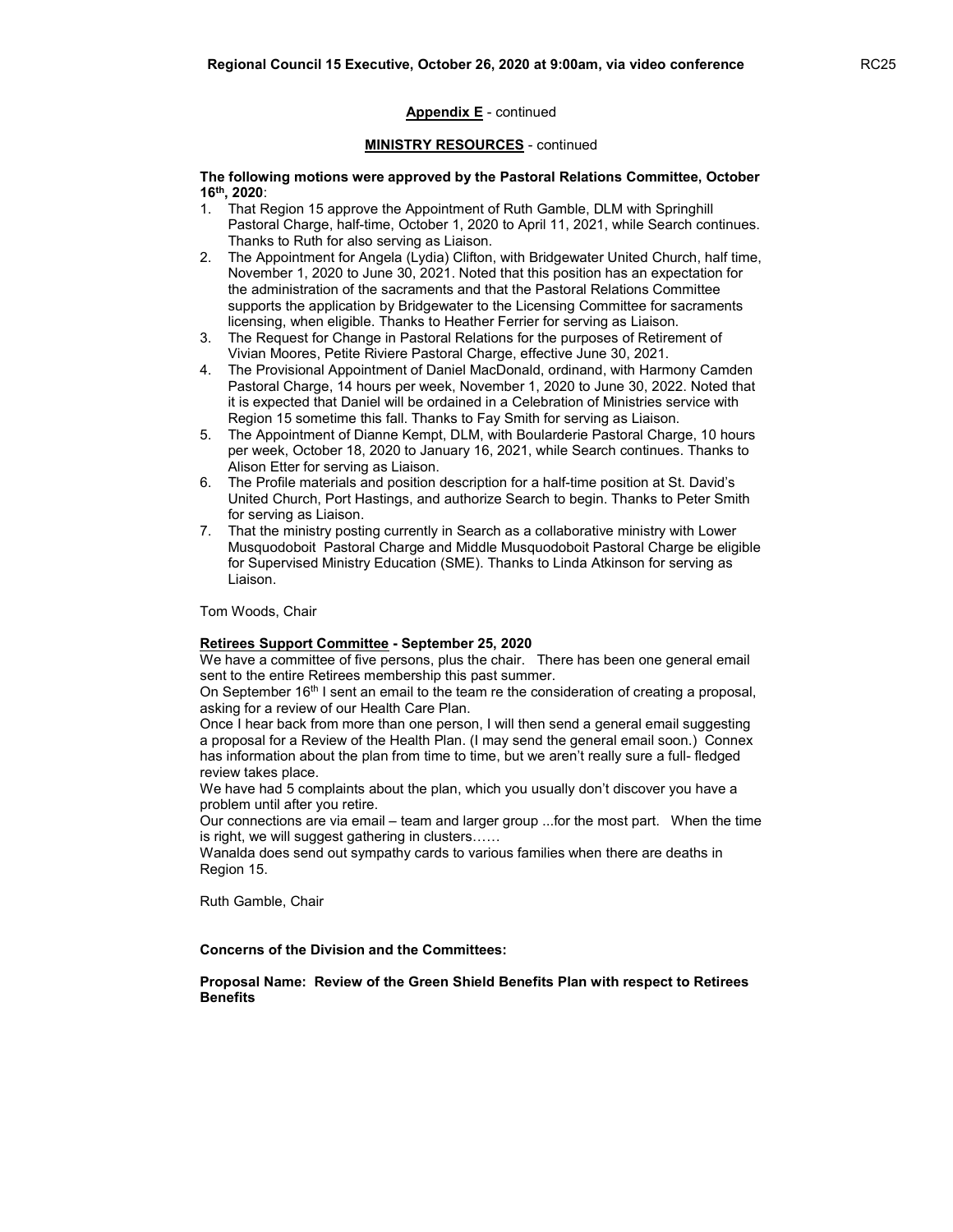#### MINISTRY RESOURCES - continued

#### Origin: Retirees Support Committee/Division of Ministry Resources

- 1. What is the issue? Health Care coverage for retirees of the United Church of Canada.
	- a. Retirees have concerns regarding the current health care plan coverage
	- b. Is there a plan that might better serve retirees?
- We believe the Holy Spirit is calling us to:
	- Engage the topic of a review of the current Green Shield plan for retirees.
	- 2. This issue is important for us:
		- a. We believe this to be a justice issue.
		- b. We believe God is asking us to support each other, especially those ministry personnel, secretarial staff, custodial staff who are retired in the United Church of Canada and those who will retire.
		- c. We believe those with health concerns, who are on a retirement income need to be treated fairly with respect to the cost and return of benefits.
		- d. We believe that the current policy does not meet the needs of those who are retired.
		- e. The cost of current policies with the coverage offered is problematic for our retirees.
		- f. We believe it is time for a review of the Benefits Policy we have with Green Shield.
	- 3. Principals informing this issue include lived experiences from our Retirees of which we have been supporting:
		- a) expensive for very little benefit
		- b) Dental claims are slow to be processed, causing late fees
		- c) Dental care is minimalist. Half of dental work is not covered
		- d) 90 day prescription renewals is outdated extra trips to pharmacy, inconvenient
		- e) Prescriptions are staggered, not always good for people who live a distance from the pharmacy
		- f) Coverage is abysmal once retired, after giving of themselves for years, are cut off from any coverage for counselling services.
		- g) No coverage for prescribed glasses
		- h) Coverage for general overall health (chiropractor, naturopath, osteopath, massage therapy, foot care is barely covered
		- i) Raising a granddaughter who has left home for university and is no longer covered on my policy
		- j) Inconsistencies with regard to orthotics and physiotherapy sometimes covered, sometimes not.
		- k) Inconsistent with hearing aid coverage
		- l) Concern about coverage caps
		- m) Feeling as though we are on our own once retired living with illness with less coverage. Once retired, there is a jump in certain prescriptions.
		- n) Wanting the beneficial to change between Options 1 and 2 without so many restrictions.
		- o) Wanting the United Church of Canada be more lenient in releasing people from the Green Shield Plan.
		- p) Green Shield is not user friendly
		- q) Concern, about after making the difficult decision to remove family from plan and still having to pay for the full coverage for the plan for a full year.

#### 4. How might General Council respond to the issue?

 We call on General Council to direct the Pension and Benefits department of General Council to review the Green Shield Plan with the United Church of Canada with particular attention to the retiree plan. And develop a strategy to address the concerns raised.

5. There are no previous proposals, motion or action regarding this present proposal.